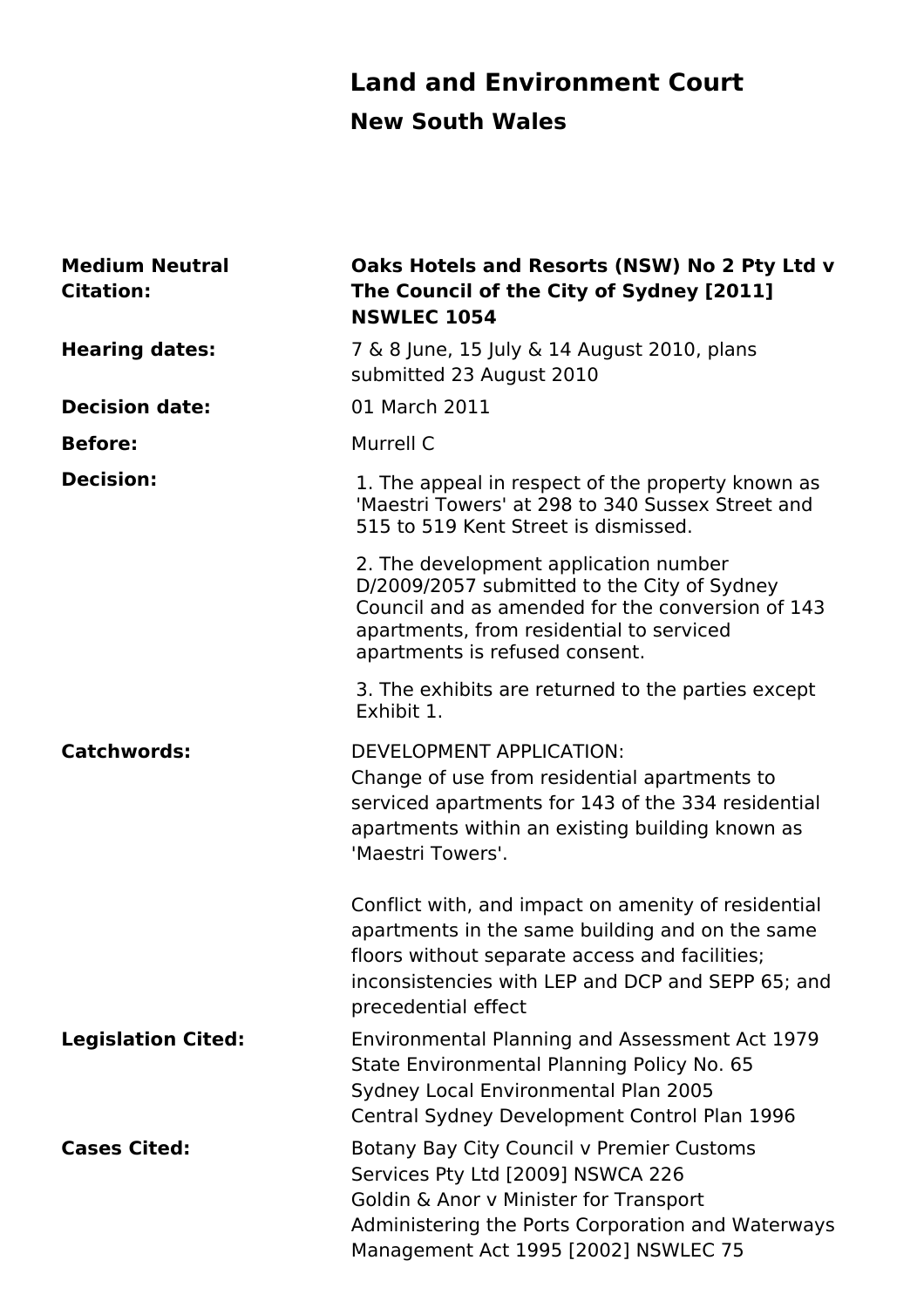|                        | Jarasius v Forestry Commission of New South Wales<br>(1989) 17 LGRA<br>Jonah Pty Ltd v Pittwater Council [2006] NSWLEC 99<br>144 LGERA 408<br>Stockland Development Pty Ltd v Manly Council<br>[2004] NSWLEC 472 revised - 01/10/2004<br>The Oaks Hotels & Resorts Pty Ltd v City of Holdfast<br>Bay and Another [2010] SAERDC 16<br>Zhang v Canterbury City Council [2001] NSWCA 167 |
|------------------------|---------------------------------------------------------------------------------------------------------------------------------------------------------------------------------------------------------------------------------------------------------------------------------------------------------------------------------------------------------------------------------------|
| <b>Category:</b>       | Principal judgment                                                                                                                                                                                                                                                                                                                                                                    |
| <b>Parties:</b>        | Oaks Hotels and Resorts (NSW) No 2 Pty Ltd<br>(Applicant)<br>The Council of the City of Sydney (Respondent)                                                                                                                                                                                                                                                                           |
| <b>Representation:</b> | Counsel:<br>Mr T Hale SC (Applicant)<br>Mr J Maston (Barrister) (Applicant)<br>Mr M Baird (Barrister) (Respondent)<br>Solicitors:<br>Minter Ellison (Applicant)<br>The Council of the City of Sydney (Respondent)                                                                                                                                                                     |
| <b>File Number(s):</b> | 10056 of 2010                                                                                                                                                                                                                                                                                                                                                                         |

## **JUDGMENT**

1 COMMISSIONER : The applicant in these proceedings is seeking development consent for the change of use from residential to serviced apartments for 143 apartments in the buildings known as 'Maestri Towers' at 298-304 Sussex Street and 515-519 Kent Street, Sydney. The appeal is for the refusal by the City of Sydney Council of development application (D1200912057) .

## **The Site and Locality**

- 2 The site is L-shaped with a 41m frontage to Bathurst Street and a similar frontage to Sussex Street that provides both the main pedestrian and vehicle access to the complex. The complex also has a 16 m frontage to Kent Street and this serves as a secondary pedestrian access. The total site area is 2,165 sq m .
- 3 The site is occupied by basement parking and podium levels with two towers and is comprised of:

a. a 27-storey building on Sussex and Bathurst Streets containing 250 residential apartments, 24 serviced apartments in the podium Levels 1 to 7 , and 5 retail tenancies;

b. a 27-storey building on Kent Street containing 84 residential apartments; and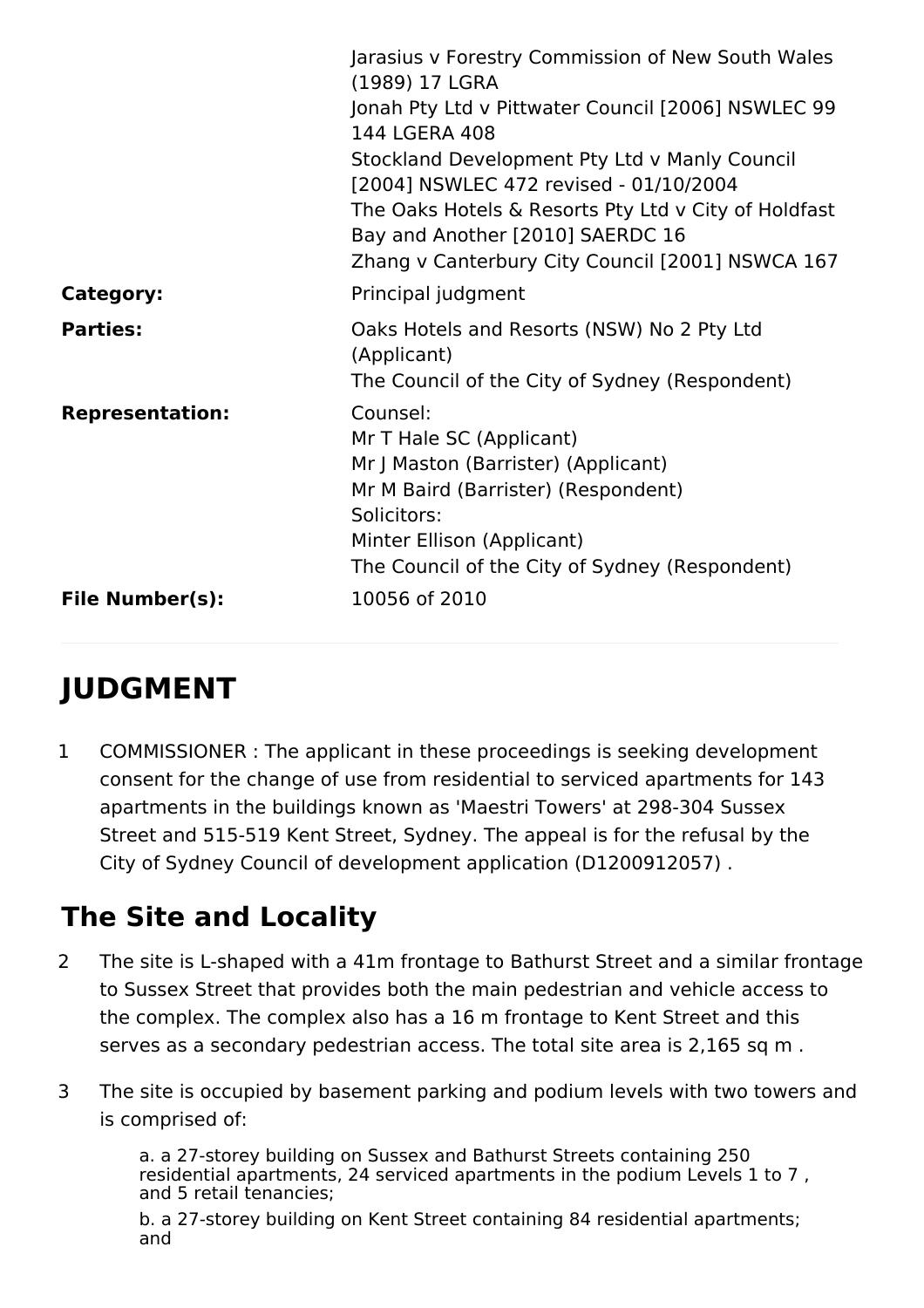- c. 7 levels of basement car parking.
- 4 There are a total of 358 apartments, comprising 334 residential apartments and 24 serviced apartments.
- 5 The existing 24 serviced apartments are located on podium Levels 1 to 7 in the southeast corner of the Sussex Street building and are serviced by separate lift and lobby area that is accessed via the main entry from Sussex Street. In February 2010 the Council granted approval for a change of use of these 24 units to residential apartments.
- 6 Surrounding land uses are a mix of commercial, retail and residential. The site is in close proximity to Darling Harbour, Chinatown and the entertainment precinct of George Street between Bathurst and Liverpool Streets.

### **Background**

- 7 For the subject buildings on this large amalgamated site there is a history of numerous approvals and modifications from 1997. The following is a description of the Sussex Street building as amended and constructed.
- 8 The Sussex Street building was originally approved in 1997 and contains 274 units in total, ground level retail and basement parking with 121 residential apartment spaces and 39 spaces for serviced apartments. There is one entrance lobby and 4 lifts servicing the Sussex Street building.
- 9 For the Kent Street building a pproval was first granted in 1998 to erect a 27 storey building. This consent was amended and the constructed building contains 4 floors of commercial offices, 84 residential apartments, and 89 residential car spaces. Condition 10 of the development consent provides for a permanent residential restriction for residential apartments on Levels 5 to 26. No serviced apartments are approved for the Kent Street building. The building is accessed by an entrance lobby at Kent Street and two lifts.
- 10 On 17 June 1999 approval was granted for consolidation of the land to construct 7 common levels of basement parking and carry out alterations to the ground, first and second levels of the above multi-storey approved developments.
- 11 Condition 5(a) of the consent (as amended under D99-00255/G) provides for a maximum 263 car spaces within the amalgamated site, comprised of 259 residential spaces, (nil serviced apartment spaces), and 4 commercial/retail spaces. The development (as amended) makes no provision for car parking for any serviced apartments within the site. It is understood that an existing driveway at Bathurst Street is currently disabled in accordance with a direction by the Roads and Traffic Authority, thereby leaving one single driveway access point at Sussex Street for the entire development.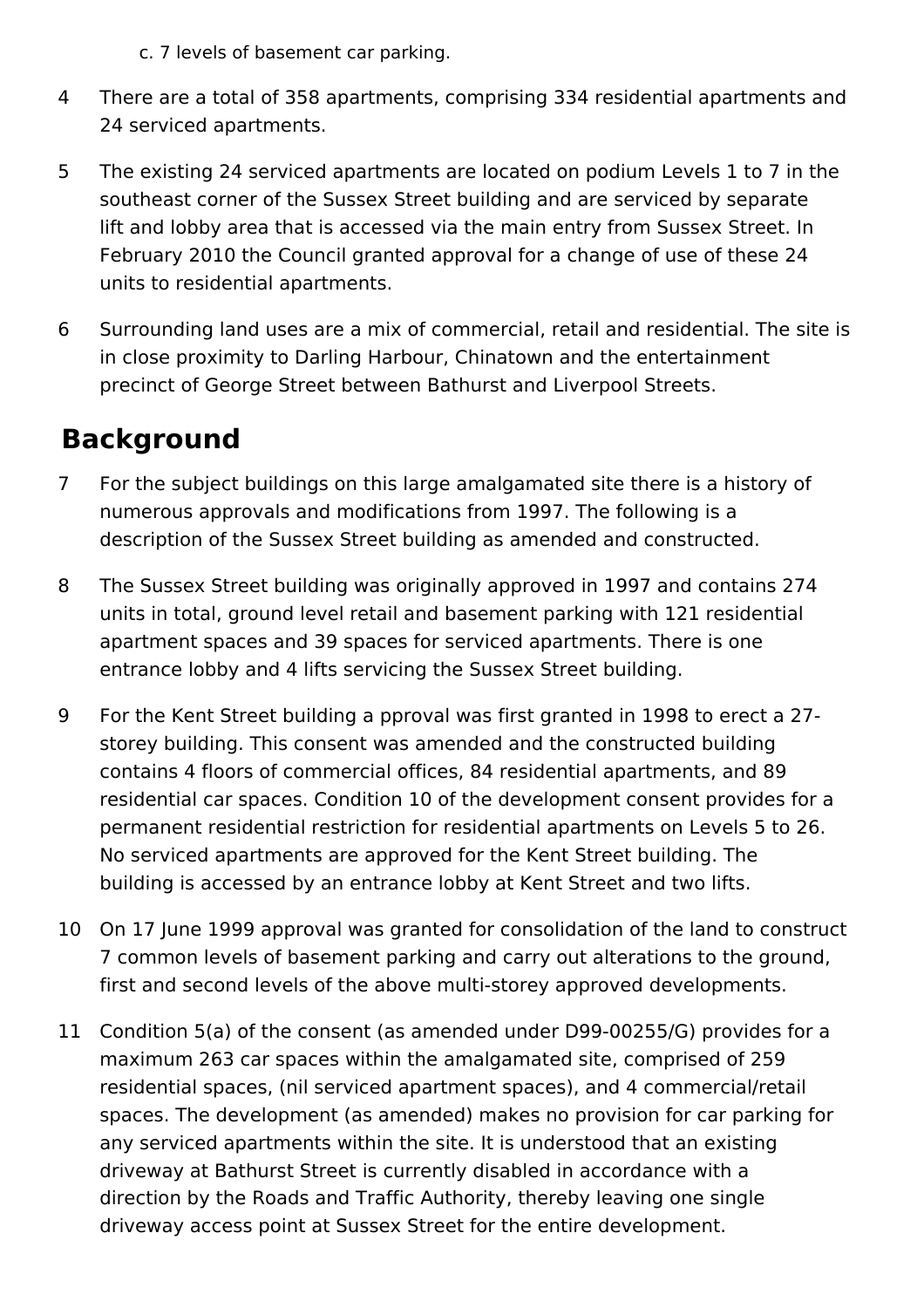- 12 Strata subdivision was granted and a s 88B Instrument provides for restrictions on use of land, being serviced apartments for 24 lots only, with the balance of the apartment units restricted to residential use only. This restriction on the use is also consistent with the conditions on the original consents.
- 13 In summary, the development (as amended) contains 2 multi-storey buildings containing a total of 358 units comprising 334 residential units (250 units in the Sussex Street building and 84 units in the Kent Street building) and 24 serviced apartments at podium Levels 1 to 7, ground level retail space within the Sussex Street building, commercial offices on Levels 1 to 4 of the Kent Street building, and basement parking with 263 spaces comprising 259 residential car spaces, no car spaces for serviced apartments, and 4 commercial/retail car spaces.
- 14 By way of background, his Honour Sheahan J heard Class 4 proceedings in this Court (City of Sydney <sup>v</sup> Oaks Hotels No.2 Pty Ltd 40515 & 40516 of 2009) and on 30 September 2010 he found that: "The way it (Oaks 2) deals with the units in its care...is clearly to "use" them as serviced apartments, in many cases beyond the conditions of consent.

## **The Proposal**

- 15 The application now before the Court seeks consent to change the use 143 of the 334 residential units within the complex to serviced apartments (42.5%). If the consent to change the 24 serviced apartments to residential is taken up this becomes around 40% of all apartments would be serviced (143 out of 358), and if not taken up the percentage of serviced apartments in the complex would be 46% (166 serviced out of 358 total number of apartments).
- 16 The proposal requires the use of lobby and lifts to access the apartments and provides for the use of common property facilities within the building for guests, including the pool and spa.
- 17 The units are distributed over the levels of both the towers. The number of units in the Kent Street tower proposed to be converted from residential to serviced apartments is 25 on levels 3 to 26 with 1, 2 or 3 on each level. The Sussex Street building has 117 residential units proposed as serviced apartments on levels 1 to 26 ranging from 1 unit up to 8 per floor. The proposed serviced apartment mix is 105 x 1-bedroom apartments (73%) and 38 x 2-bedroom apartments (27%).
- 18 There are 114 car parking spaces associated with the use of the proposed serviced apartments.

### **Contentions**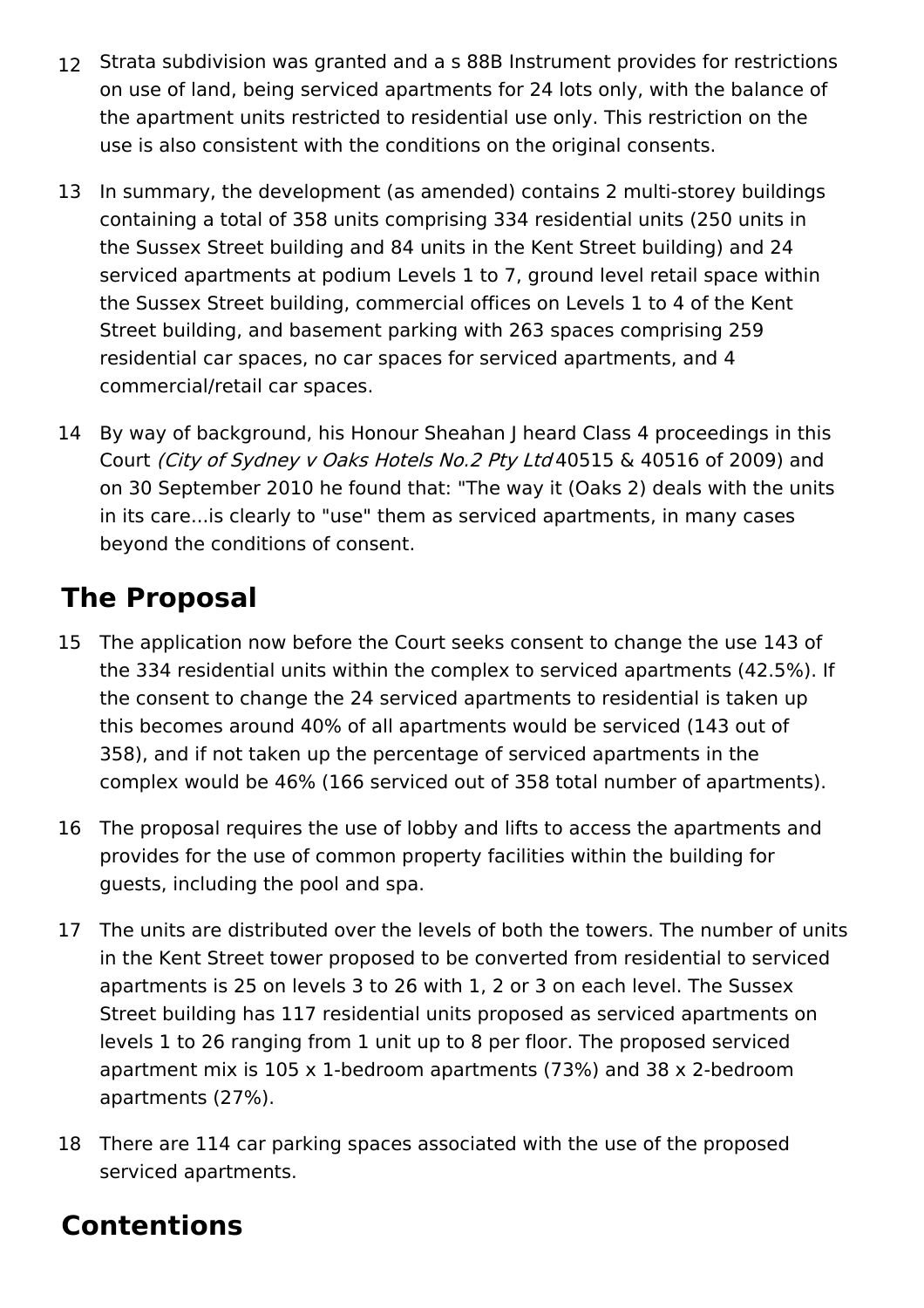19 The Respondent's Statement of Facts and Contentions states the contentions as follows:

#### **1. Residential amenity Contention**

The inherent conflicts associated with the proposed scale and mix of residential and serviced apartments, in particular, the co-location of apartments on the same building levels and using the same points of access, would result in unacceptable disturbances to longer term residents and diminution of the experience of serviced apartment guests, contrary to the City's goal of maintaining a high standard of amenity for residential apartments.

#### **Particulars**

Aims and objectives of the Sydney LEP

(i) One of the objectives of the City Centre zone under **Clause 36(d)** of the Sydney LEP is to provide for increased residential development with appropriate amenity and to ensure a range of housing choices.

#### Objectives of the Sydney DCP

(ii) **Clause 6** of the Central Sydney DCP seeks to ensure that reasonable levels of amenity, consistent with a Central Sydney location, are achieved in residential buildings including serviced apartments. The Strategy in Clause 6.1 is to ensure that residential buildings will be of high amenity. Further, serviced apartments should have a comparable level of amenity to residential buildings so that any subsequent conversion of serviced apartments to permanent residential stock is not constrained by poor amenity.

#### Physical / operational constraints

(iii) The proposal involves an intensification of use of common property on a daily basis by guests, and hospitality and maintenance staff. The building's design and its facilities do not lend themselves to an efficient or effective functioning of the property for the proposed number and distribution of serviced apartments.

(iv) The intermingling of residential and serviced apartments throughout the development, particularly on the same floor levels, is considered incompatible and leads to detrimental amenity impacts, or decreased amenity, to the long-term residents of the building.

#### User conflicts and expectations

(v) The proposal cannot be considered a suitable mix of long-term and shortterm residential accommodation uses. There is a fundamental incompatibility between the proposed mix of residential and serviced apartments that share the same floor levels and access points, in consideration of the difference in behaviour, living and activity patterns of long-term residents compared to short-term occupants, and the greater expectations of long-term residents for quiet amenity and care for the building through a greater sense of ownership, accountability and permanence compared to temporary residents.

#### Car park conflicts and operation

(vi) User conflicts and security issues are likely to arise due to the intermingling of residential and serviced apartment car spaces over the multiple basement levels beneath both buildings.

(vii) The lack of any check-in system for serviced apartment guests arriving at the site by car for the first time, or any lay-by car space to facilitate the check-in process for newly arrived drivers, will likely give rise to user conflicts through illegal parking, driveway and footway obstructions, and potential safety hazards .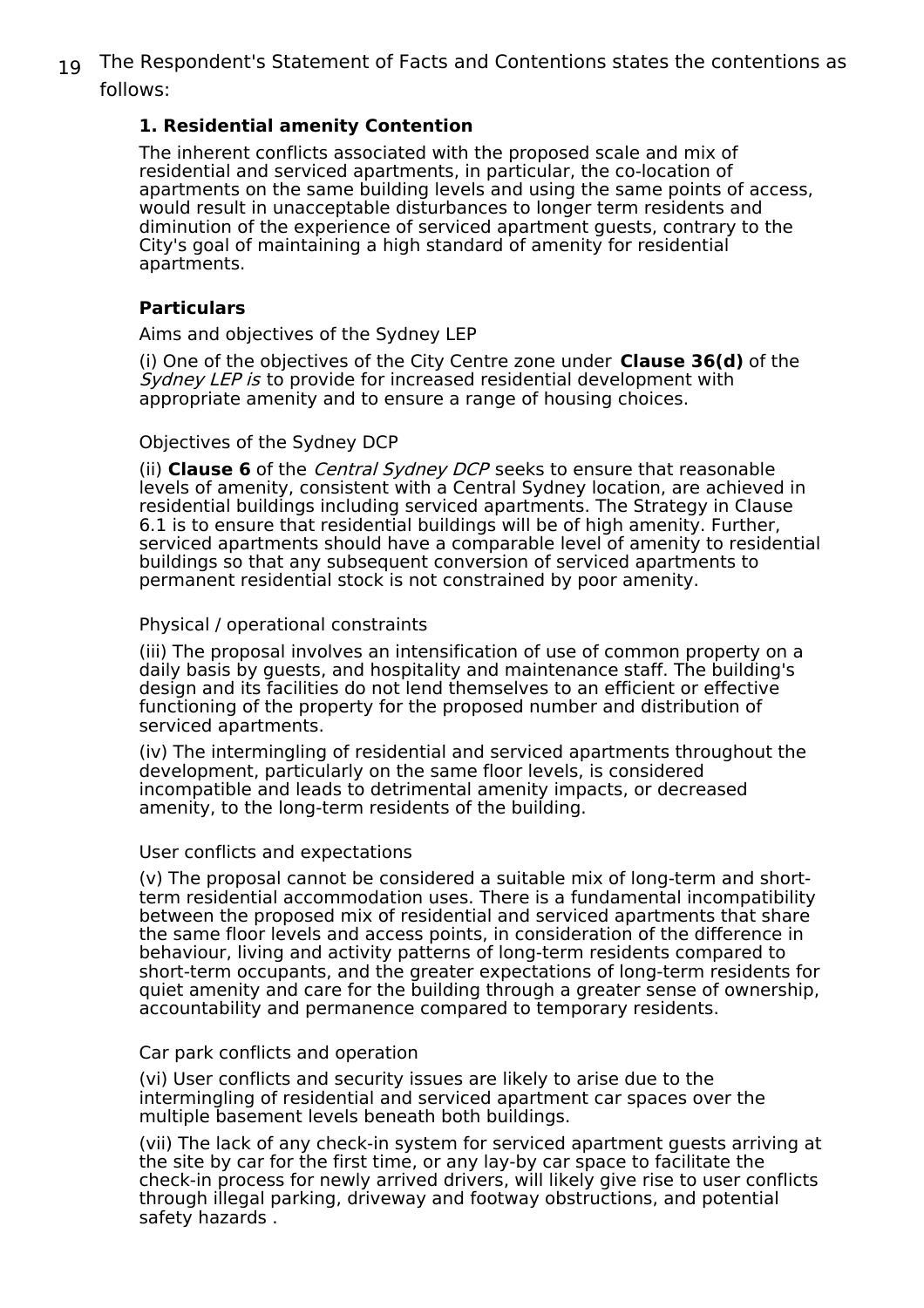#### Management limitations

(viii) The responsibility to resolve and control conflicts between long-term residents and short-stay users falls entirely on the serviced apartment managing agent.

(ix) A Plan of Management, covering such things as the use of the main lobby, baggage storage, location and use of trolley and cleaners' stores, user protocols for lift and car park access, has not been submitted with the application.

#### **2. SEPP 65**

As the application involves the substantial redevelopment of an existing residential flat building, the provisions of SEPP 65 apply. The lack of separation of facilities for serviced apartment users and long-term residents and commercial tenants results in an unacceptable level of user conflicts and diminished safety and amenity within the building, contrary to SEPP 65.

#### **Particulars**

(i) The SEPP seeks to improve the design quality of residential flat developments. In particular, *Clause 2(3)(d)* of the SEPP seeks to maximise the amenity, safety and security of residential flat development for the benefit of its occupants. Part 2, Clause 16 - Principle 8 states that "good design optimises safety and security, both internal to the development and for the public domain" and this is achieved by "providing clear, safe access points, ... and clear definition between public and private spaces."

(ii) The serviced apartments do not have exclusive lift and entry access; rather, users of serviced apartments and associated hospitality and maintenance personnel will share the same lifts, lobby, corridors and other common property with longer term residential and commercial users of the building. Further, there is no separation of car park access between users. The proposal does not provide for suitable levels of territorial reinforcement, in particular, in lifts and corridors, and undermines the safety, security and amenity of residents.

#### **3. Access to mixed use developments**

The proposal does not provide separate lift access and separate entrances between serviced apartment users and long-term residents, contrary to the DCP. The consequential impacts on safety and amenity are not acceptable.

#### **Particulars**

(i) Clause 2.13.1 of the Central Sydney DCP provides that the consent authority should not consent to a mixed use development which includes two or more dwellings unless it is satisfied that separate lift access and a separate entrance will be provided for use exclusively for the dwellings.

#### **Unit mix**

The unit mix is contrary to the DCP.

#### **Particulars**

(i) Clause 6.1.30 provides for a maximum of 60% of 1-bedroom apartments within serviced apartment developments. The proposed development, comprising 105 studio/1-bedroom units out of 143 serviced apartments, amounts to 73% studio/1- bedroom units.

#### **5. Financial burden - building upgrades, repairs and maintenance**

The proposal will require extensive building upgrades for fire safety and for access for persons with a disability. The proposal will likely lead to a disproportionate financial burden on long-term residents, in terms of retrofitting the building, and as well, for operational repairs and maintenance.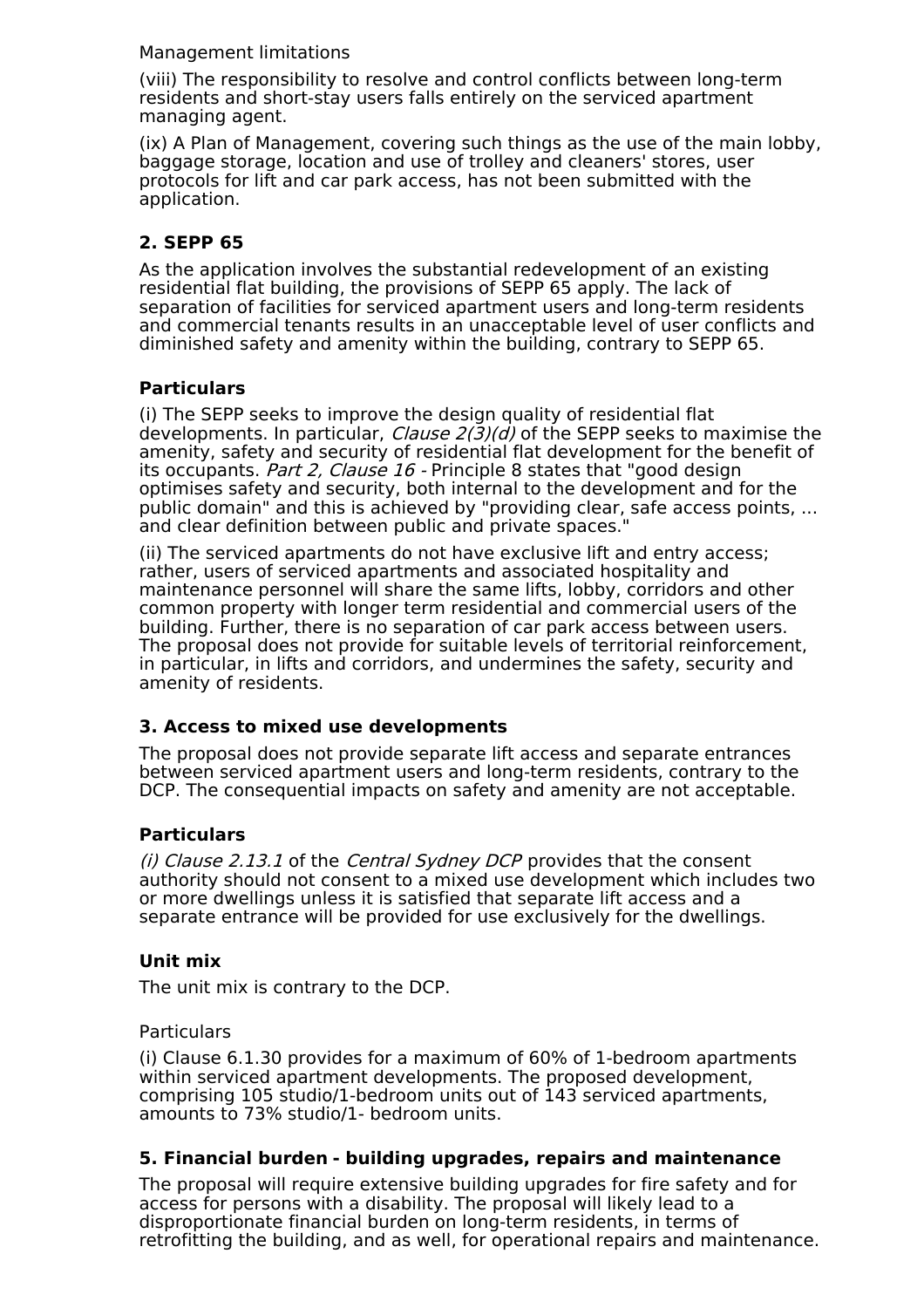#### **Particulars**

(i) The Access DCP requires the provision of continuous travel paths and facilities for persons with disabilities. As the proposal is a substantial redevelopment of the building for serviced apartment use, no concessions or exemptions from the requirements of the DCP are considered to be applicable.

(ii) The proposed change of use entails a change of building class under the Building Code of Australia (BCA) from Class 2 Residential Apartments to Class 3 Serviced Apartments. The submitted BCA Assessment Report prepared by Peter Dix and dated August 2009 indicates a number of items that will be required to be rectified or updated for the proposed building to comply with the BCA, including upgrades of smoke management systems and facilities for persons with disabilities. The required accessibility upgrades outlined in Section 4.1 of the BCA report are extensive and apply throughout the premises, including building entry, lifts, ramps and stairs, car park, swimming pool and sauna, and sanitary facilities. While not all apartment owners have given consent to the development application, all owners will nevertheless be required to bear the burden of retrofitting costs associated with the change of use.

(iii) In addition, due to the difference in behaviour and expectations between short and long-term residents, it is likely that short-term occupants who do not have a financial or stewardship interest in the building are more likely to generate increased general wear and tear to the hallways and other common property. Therefore, there is likely to be a disproportionate financial burden placed upon long-term residents for the repair and maintenance of common property attributable to the wear and tear caused by serviced apartment users.

#### **Orderly development**

The proposal does not constitute orderly and high quality development of land.

#### Particulars

(i) **Clause 5(a)(ii)** of the Environmental Planning and Assessment Act 1979 provides that one of the objects of the Act is to encourage the promotion and co-ordination of the orderly and economic use and development of land.

(ii) The *Sydney LEP* aims to encourage orderly, sustainable and high quality development of land and other resources within the City **(Clause 11(d)),** and one of the strategies for achieving this aim is to the protect and enhance the amenity of residents, workers and visitors to the City **(Clause 12(f)).** The aims and strategies of the *Sydney LEP* are to be applied in a consistent manner so as to provide certainty for applicants, investors, residents and the public **(Clause 13 (d) and (e)).**

(iii) The proposal is an ad hoc piecemeal change of use of the site that adversely impacts on existing residential and commercial users. Approval of the development would be a departure from the City's consistent application of policy and provisions relating to residential and serviced apartment buildings. The incremental increase in the serviced apartment component of a predominantly residential flat building such as that proposed undermines certainty, in particular, for investors and residents, and especially in terms of amenity expectations and financial considerations as outlined above.

#### **7. Public interest**

The proposal is not in the public interest as it is contrary to the provisions of relevant planning instruments, development control plans, and in consideration of public submissions.

**Particulars**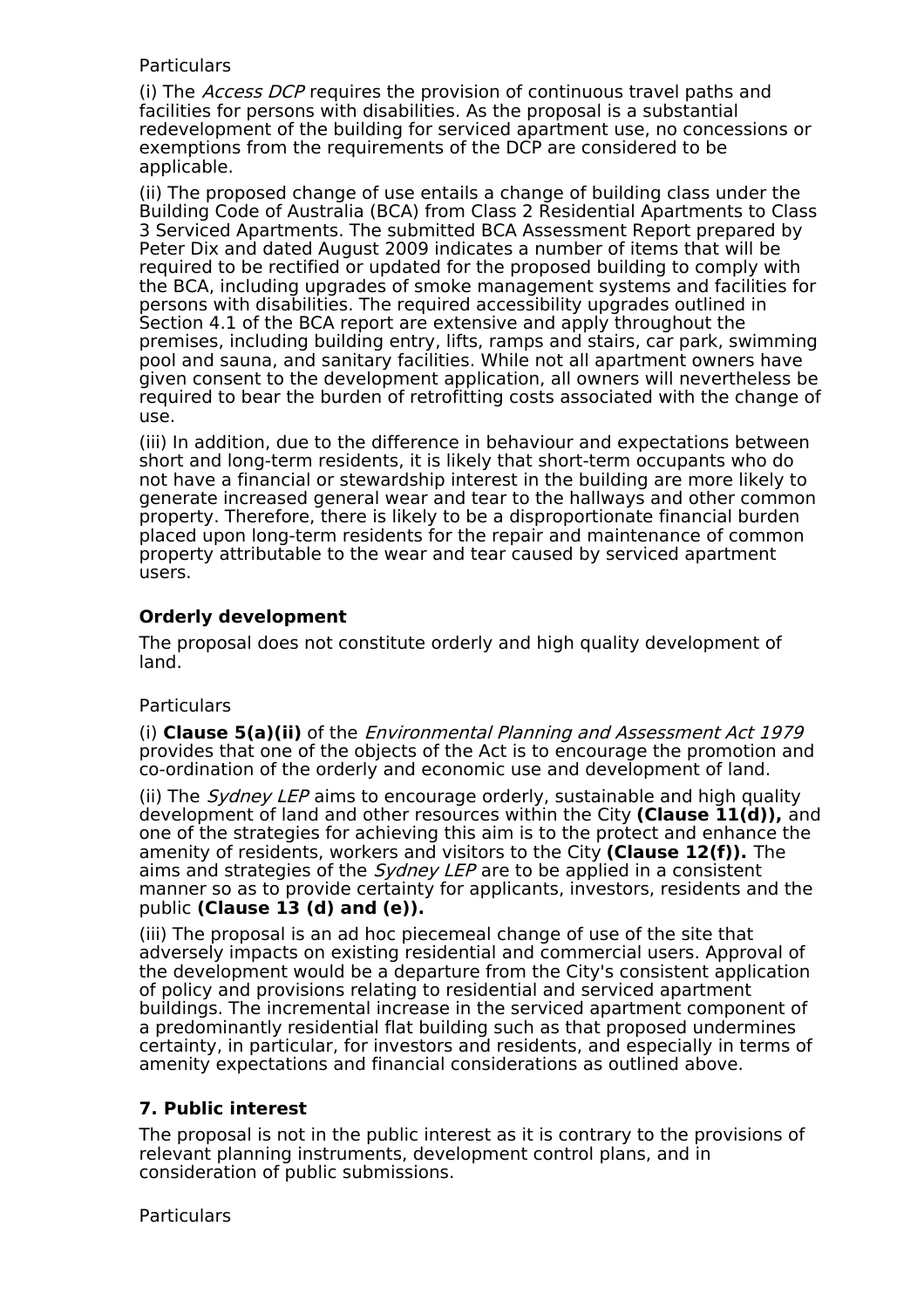(i) The conversion of existing residential units to serviced apartments within this development constitutes an undesirable and inappropriate reduction in the stock of quality permanent long-term residential accommodation within the City, contrary to **Clause 36(d)** of the Sydney LEP.

(ii) The proposal is likely to give rise to unreasonable levels of user conflicts which may place an undue burden on public resources in terms of Council compliance actions, and police investigations in terms of breaches of security.

On the balance of the above matters and in consideration of the public submissions received by Council, approval of the development would not be in the public interest.

### **Statutory Planning Framework**

- 20 The subject site is within the City Centre Zone under the Sydney Local Environmental Plan 2005. Clause 11 of the LEP contains the aims that include:
	- $\circ$ to protect and enhance diversity;
	- to foster environmental economic social and physical well- $\Omega$ being and;
	- to encourage orderly, sustainable and high quality  $\circ$ development.
- 21 The strategies for achieving the aims include:
	- development of the city as a vibrant culturally diverse multi- $\circ$ use city centre;
	- continued growth of a permanent residential population in  $\circ$ central Sydney;
	- provision of visitor and tourist accommodation;  $\circ$
	- protection and enhancement of the amenity of residents,  $\Omega$ workers and visitors.
- 22 The Principles to be followed in implementation of the LEP referred to by the council are contained in cl 13 and in particular council identified:

(d) consistent application of the provisions of this plan so that the aims and strategies can be achieved and implemented and provide certainty for applicants for development consents, investors, residents and the public

(e) consistent and proper regard for the aims and strategies of the plan in particular when development applications are determined.

- 23 The objectives of the City Centre Zone are contained in cl 36 as follows:
	- $\circ$ to encourage Central Sydney's role and growth as one of the Asia-Pacific region's principal centres for finance, commerce, retailing, tourism, cultural activities, entertainment and government, and
	- to permit a diversity of uses which reinforce the multi-use  $\circ$ character of Central Sydney, and
	- to facilitate the development of buildings and works that are  $\circ$ of a scale and character consistent with achieving the other objectives of this zone, and to provide for increased residential development with appropriate amenity and to ensure the maintenance of a range of housing choices, and
	- to enhance the amenity of parks and community places by  $\Omega$ protecting sun access, and
	- to ensure wind levels are consistent with pedestrian comfort $\circ$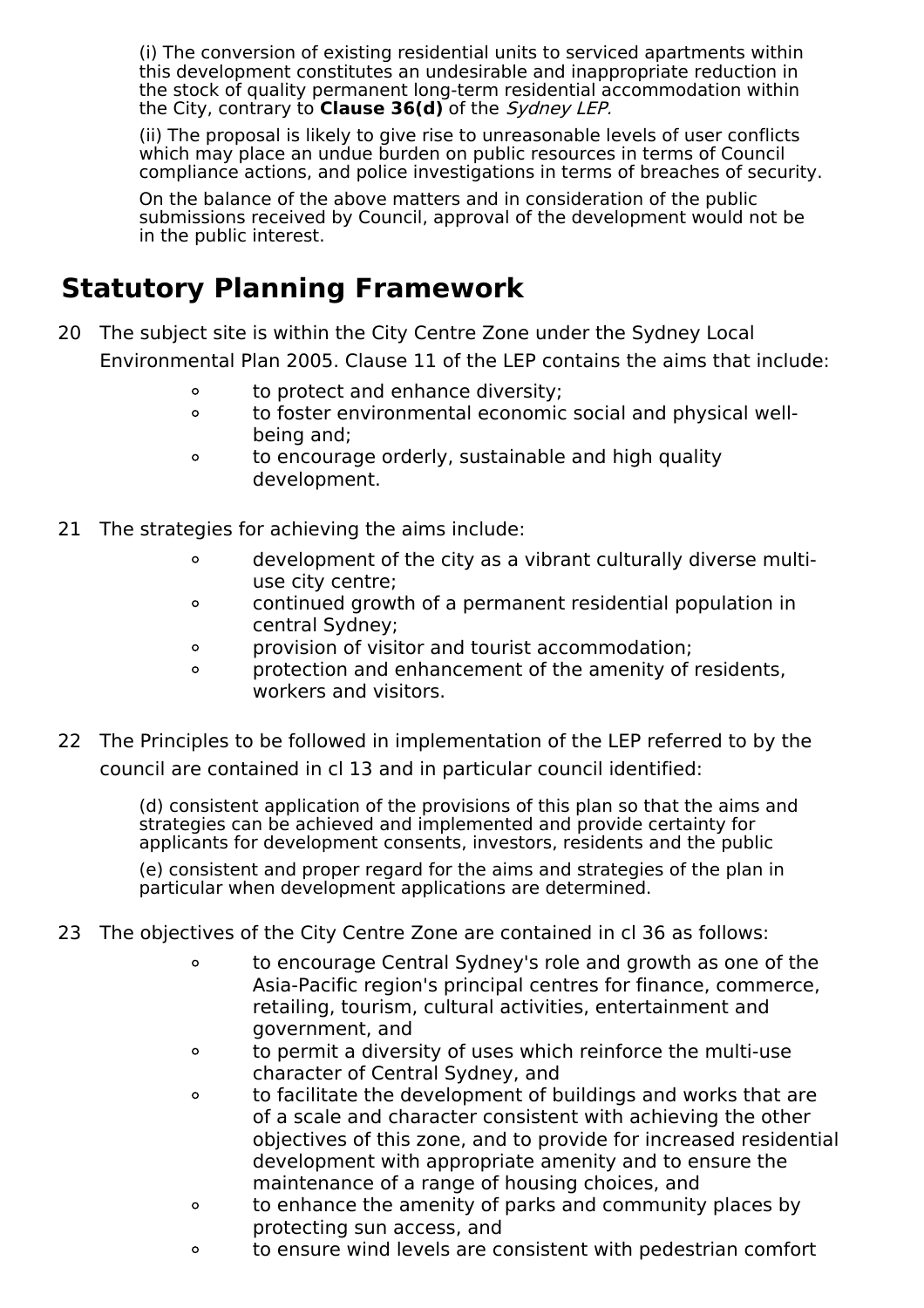and the amenity of the public domain, and

- to ensure satisfactory sky exposure, levels of daylight and  $\circ$ ventilation to the public areas of Sydney, including the parks, places, streets and lanes, and
- to recognise and enhance the character of Special Areas, and  $\circ$
- to facilitate the conservation of items and areas of heritage  $\circ$ significance, and
- to protect the fine-grained urban fabric of Central Sydney,  $\circ$ especially the existing network of streets and lanes, and to provide for high quality development that contributes to the existing urban form, and
- to extend retail uses on frontages to retail streets, and  $\circ$
- $\circ$ to provide active frontages to streets.
- 24 Apartments are a permissible use within the City Centre Zone and require development consent.
- 25 The relevant definitions contained in the LEP include:
	- dwelling in Central Sydney is a form of residential  $\circ$ accommodation capable of being separately occupied.
	- mixed use development means a building or buildings in  $\circ$ which two or more uses are carried out.
	- residential accommodation in Central Sydney means a  $\circ$ building or part of a building that provides permanent or longterm accommodation, and includes residential flat buildings, dwellings, boarding houses, hostels, student accommodation and the like.
	- serviced apartment in Central Sydney is a form of tourist and  $\circ$ visitor accommodation and means a building or part of a building that provides self contained accommodation, which is serviced or cleaned by the owner or manager of the apartments or the owners or managers' agents.
	- tourist and visitor accommodation means a building or part of  $\circ$ a building that provides temporary or short-term accommodation for travellers and tourists who generally have their principal place of business elsewhere. Tourist and visitor accommodation includes serviced apartments, backpacker accommodation, hotels, guesthouses, bed-and-breakfast establishments, motels and the like.
- 26 The Central Sydney Development Control Plan 1996 is relevant for the assessment of the application. This contains a provision for access to mixeduse developments wherein at 2.13 it states:

The consent authority should not consent to a mixed-use development, which includes 2 or more dwellings unless it is satisfied that separate lift access and a separate entrance will be provided for use exclusively for the dwellings.

27 Section 6 contains provisions for the amenity for residential buildings and serviced apartments: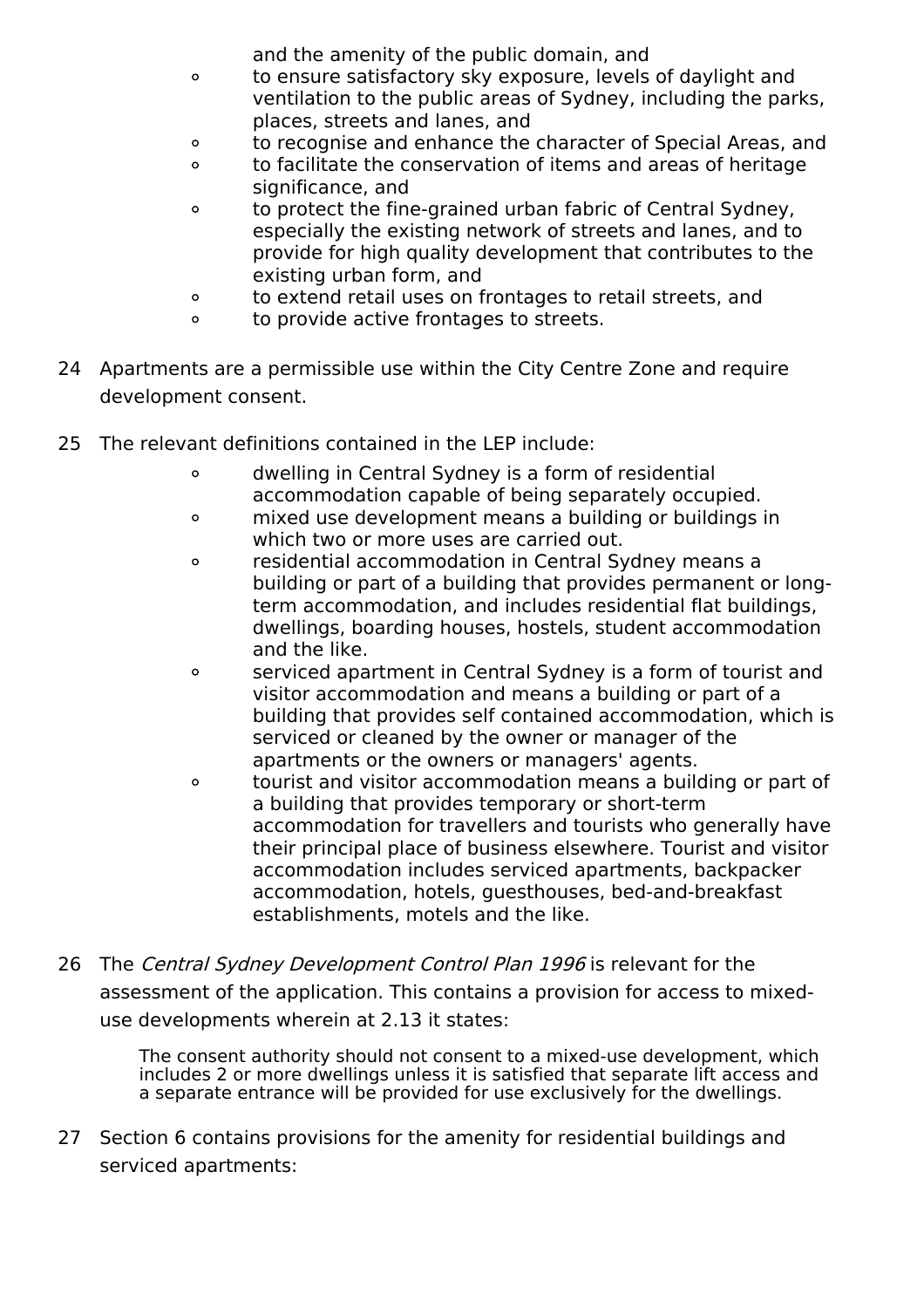The consent authority is seeking to ensure that residential buildings within Central Sydney will be of high amenity, encouraging an increase in the residential population of the city (see Figure 6.1). Serviced apartments, which often cater for longer stay visitors, should have a comparable level of amenity to residential buildings so that any subsequent conversion of serviced apartments to permanent residential stock is not constrained by poor amenity.

For the purposes of this section, the term 'dwelling unit' refers to units in both residential buildings and serviced apartments. The amenity of dwelling units is influenced by factors including daylight access to the principal living room, siting, and orientation of the development to provide privacy.

The following provisions are intended to ensure a reasonable level of amenity for dwelling units, recognising that achievable residential amenity in Central Sydney may differ from that achievable in lower density situations. The provisions concentrate on the design of dwelling units, their relationship to their surroundings and key issues of internal amenity. Relevant aspects of AMCORD - A National Resource Document for Residential Development (Department of Housing and Urban Development 1995) should also be considered during the design phase.

- 28 *State Environmental Planning Policy 65* Design Quality of Residential Flat Development applies to:
	- (a) the erection of a new residential flat building and

(b) the substantial redevelopment or the substantial refurbishment of existing residential flat building and

(c) the conversion of an existing building to residential flat building. In particular, the council referred to the aim contained in clause 2(D) to maximise amenity, safety and security for the benefit of its occupants and the wider community.

29 Clause 16 of the SEPP on safety and security states:

good design optimises safety and security, both internal to the development for the public domain.

30 In the Statement of Facts and Contentions the respondent also identified s 5(a) (ii) of the Environment Planning and Assessment Act that requires that the orderly and economic use of the land and section 79C(1): subcl (b) the likely impacts of the development; (c) the suitability of the site for the development; (d) submissions; and (e) public interest.

## **EVIDENCE**

31 On behalf of the respondent council, evidence was given to the Court by a number of objectors, who either own apartments or are owner occupiers of apartments within the towers. Ms Susanne Cheng, town planner for Council gave expert evidence. For the applicant: Mr Paul Mitchell consultant town planner; Mr Todd Spagnolo and Mr Daniel Sprange both managers with the Oaks Group, gave evidence to the Court.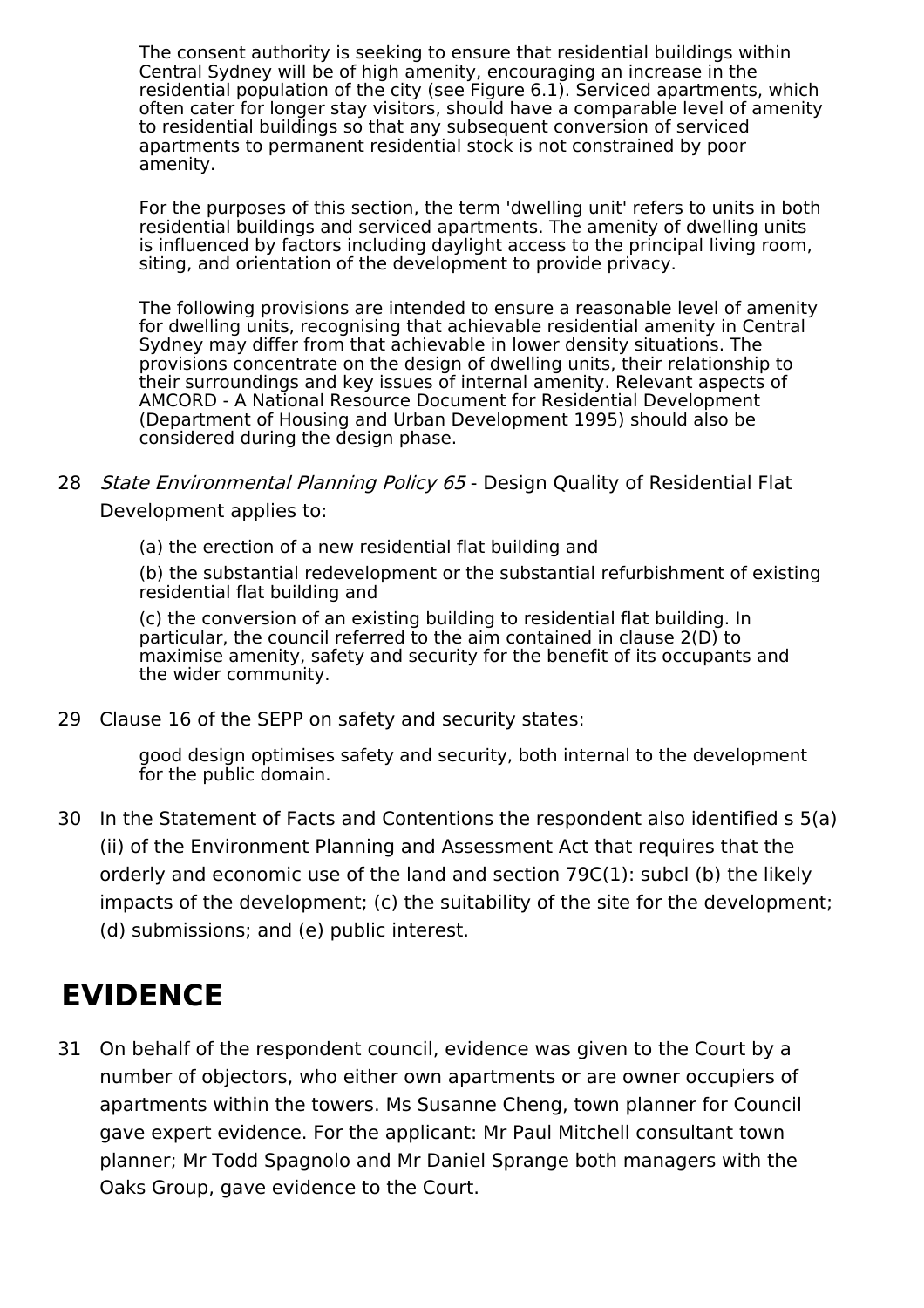- 32 The respondent tendered a volume of resident submissions and the Court also heard from a number of objectors who are either owner occupiers, or owners of commercial or residential units and also those that have been a tenant within the building.
- 33 The Court heard that many considered they had purchased a unit in a building that contained no serviced apartments. One objector expressed concern that there are currently a number of serviced apartments being operated within the building and the concern that the impacts would increase in the future. These impacts included luggage and lifts, linen in the lifts, waiting times for lifts and security, and two break-ins were also identified where the police had been called on both occasions. Concern was also expressed about the noise from the lobby and holidaymakers. The lobby is a short distance from the mezzanine floor, where professional offices are located and as such, concern was expressed about being able to present a professional business. The example was given:

"It wouldn't look very nice if there are people with bags waiting downstairs in the Court here in the foyer trying to push past them as you come to work. I don't like seeing it. It's even worse when it impacts on when I have guests and visitors... to negotiate business and they have the same experience pushing past guests with noise, with bags and the like."

34 Concern was also expressed that the Statement of Environmental Effects stated that guests are generally long-term guests for 3 weeks. However, the witness indicated that it is a lot less than 3 weeks.

"The normal stay is very short. Where I park my car, the space next to me is a serviced apartment space. There is a different car in there every day, every second day. There's been some damage to my car because people don't park carefully, obviously if you're a guest and not used to parking in tight spaces. My car's been dinged on two occasions. Also the website advertised one night accommodation. It's very easy to go to Google and try to book a room ... if you rang Oaks now by phone you'd get one night accommodation quite easily."

35 Concern was also expressed about the fact that there are only two lifts that service 27 floors and rooms are serviced through the same lifts. Photographs in the bundle of linen in the lifts and in common areas were referred to. The Court was told that a large metal linen trolley, is observed in the lifts very often, "You'll notice it's also metal, so they're scraping on the edges of the lifts and on the walls as they go through, scratching lifts, causing damage wear and tear etc." The witness also confirmed that plastic coloured trolleys are also used, but this is for bulk towels that have arrived. Another photo showed a metal trolley in the mailroom, and the objector expressed concerns that one has to push past trolleys to check ones mail. By way of example, it was mentioned that: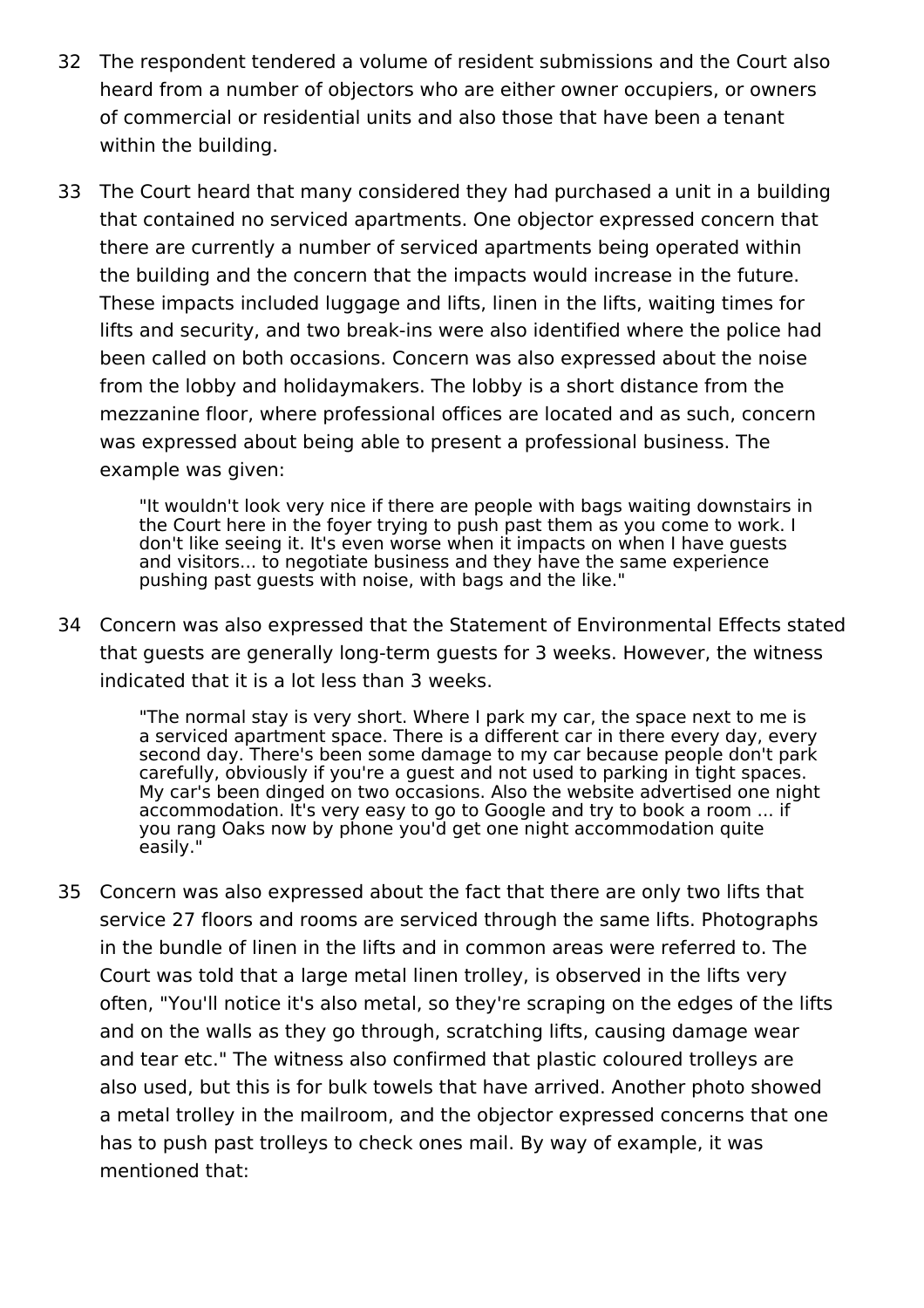"There are only two lifts servicing the offices, commercial offices and also the residential area. It's often slow, waiting at the bottom for a lift to arrive, because it's being used by so many people and then when it does arrive, I mean obviously there's trolleys, there's people with luggage so you can't get in, you have to wait for the next lift two only lifts, are bad enough. Just this morning I found a notice from Oaks basically saying the lifts will be out of work for 7 days due to maintenance. So we're now down to one lift for 30 floors for 7 days."

36 Another owner of a unit, with a tenant, said that the costs of the levies have gone up dramatically in the last three or so years by over 50%. Another objector advised the Court that the impact of the short term residents will have through the large flow of people and the damage that will occur to all common areas, the gym area, the pool area and the like.

> "The environment itself I don't believe will be the same as an environment with to longer term tenants, so with respect to that I believe it will be detrimental to my investment value, also my ability to be able to tenant it with tenants over a period of time due to the long-term damage, the way the building is perceived".

- 37 A resident owner expressed concern to the Court about the difficulty accessing the car parking and said he had been blocked from the car park entry because people have nowhere to park to book into the hotel and the Sussex Street entrance is the only entrance to the serviced apartments and the car park of the building and there is no facility for dropping off and picking up hotel guests. He also expressed concern about being caught in the lift and the weight of the trolleys full of towels overloading the lift, photographs were tendered in the lift with the large trolleys. He said there were probably four different types of trolleys, depending upon if they are service trolleys or transporting the linen.
- 38 Concern was also expressed about blocking access to the mailroom and the fact that the mailroom has been converted to a storage room and the conversion of the games area that is no longer in existence because of serviced apartments requirements. Concern was also expressed about deliveries associated with the serviced apartments to the Kent Street side, that one would then you need to go down in the lifts from the parking area and then up serviced elevators to the Sussex Street side, so that they can be transported further in the lifts for apartments in that tower. A resident owner expressed great concern about the safety of his son being put at risk by the activities associated with the serviced apartment.
- 39 Another objector stated that the current levy has gone up 57% from November 2006 to June 2010. Concern was also expressed as a resident owner paying disproportionately higher cost in relationship to the serviced apartments, and an attachment was referred to in the bundle about air-conditioning, where 60% of the air-conditioning repaired in 2008 was for those that belonged to serviced apartments. The objector calculated this by looking at the mailboxes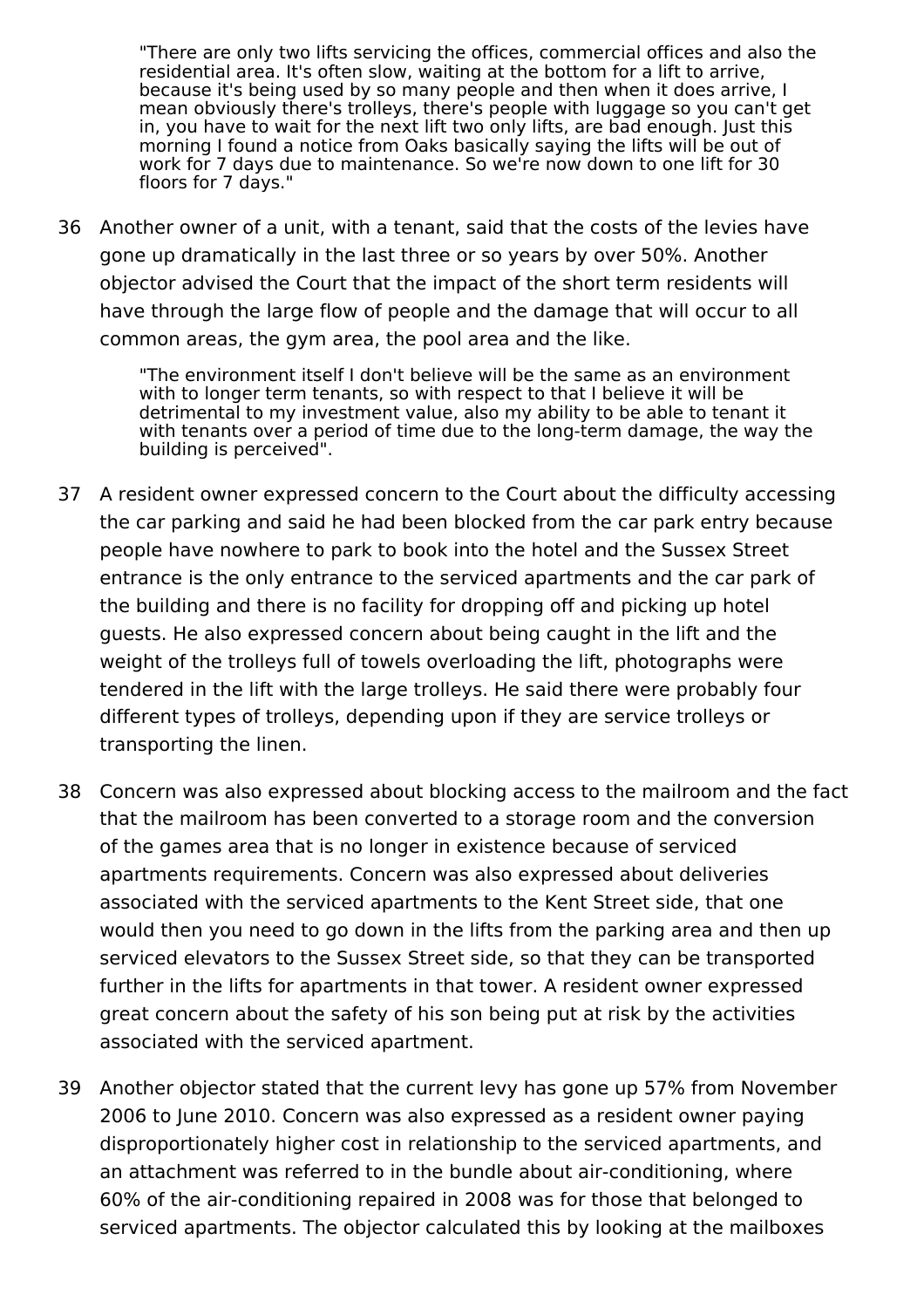that were identified as, please forward to reception, as those that are used as serviced apartments. The lift maintenance reports were also referred to, that were contained in the bundle that showed the log sheet of incidents of lift maintenance reported. For example: "Passengers trapped, seven adults and two kids, many suitcases, tripped switch." The residents also reported incidents of where other cars had been parked in their car parking spaces.

- 40 The Court met onsite the first morning of the hearing with the parties and inspected the subject building. The Court also had the benefit of statements of evidence from the planners and also a joint report and concurrent evidence.
- 41 In their joint report, the planners agreed that the minimum stay of 7 nights would alleviate some potential impacts from short term users of the building. The experts also agreed that the behaviours of residential apartment owners, tenants and serviced apartment occupants are difficult to predict or determine with certainty and that there will be a proportion of anti social occupants within all three types of users.
- 42 For contention 1 "inherent conflicts associated with the proposed scale and mix of residential and serviced apartments, in particular the co-location of apartments on the same building levels and using the same points of access..." Mr Mitchell anticipates that the serviced apartment occupants would typically reside in the building for about three weeks, whereas Ms Cheng from her research of the marketing, "it appears the stay is oriented towards shorter periods."
- 43 Mr Mitchell considers that "the distinction in use between residential and serviced apartments is minor, to the extent of being immaterial", whereas Ms Cheng maintains there is a distinction between the expectations and behaviours of residents and serviced apartment users, because the latter group are impermanent tourists and visitors, compared to owners/residents. Ms Cheng also notes that the definition of tourist and visitor accommodation in the draft standard instrument is, "accommodation not being a dwelling house." Mr Mitchell points to the definition of tourist and visitor accommodation and residential accommodation, both including hostels and backpacker accommodation.
- 44 Mr Mitchell considers that typically users are workers and longer term guests with accommodation costs met by employers and in such circumstances, guests would be working long hours and not inclined to noisy late-night activities. Ms Cheng disagrees that this description is typical. Ms Cheng is of the opinion that "whether they are owner occupied or long-term tenants, that renters have a greater interest in caring for the building, in order to have their rental bond returned and they have a greater sense of ownership, accountability and permanence, compared to visitors and guests." Mr Mitchell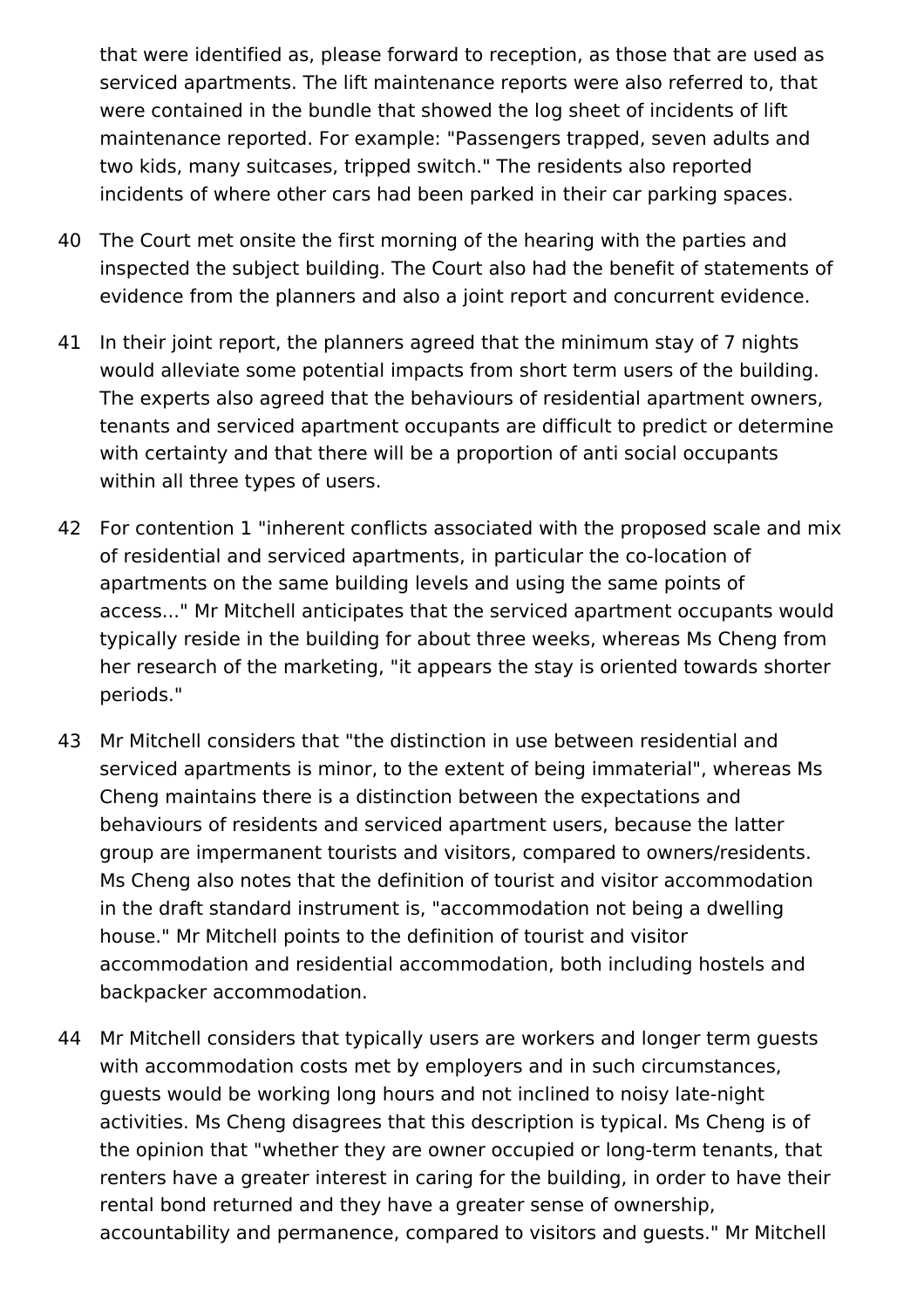considers that serviced apartment guests would also have an interest in caring for the building, as credit card information is taken and that a proportion of renters and similarly serviced apartment guests, would have less interest in the care of the building.

- 45 In terms of user conflicts and expectations, Mr Mitchell considers that "the behaviours, which underlie the impacts are dependent on the standard of accommodation, as opposed to the length and type of tenure." Ms Cheng on the other hand, considers "the permanence of residents and the impermanence of serviced apartment users is a critical difference that gives rise to different behavioural norms, while other factors such as the standard of accommodation and supervision are secondary." The planners agreed however, that potentially a higher proportion of short term occupants would be disrespectful of neighbours.
- 46 Mr Mitchell, states that most visitors travel to and from interstate by air, resulting in the underutilisation of car parks. Ms Cheng is unable to confirm that a majority of the guests do not bring a vehicle with them, or hire a vehicle, for all or part of the stays, however, photos taken by residents clearly show windscreen notices with names of guests and durations of stays, indicating there is a demand for car spaces by serviced apartment guests.
- 47 On the question of movement patterns in lifts and corridors and common areas of serviced apartment occupants and permanent residents, Mr Mitchell is of the opinion that they would be similar, whereas Ms Cheng considers serviced apartment use will give rise to more peak movement times during checkin/out periods, with surges when groups arrive. For example sports teams or tour groups arriving and generate a greater turnover of occupants per unit. She also considers there are additional movements of baggage, service and maintenance trolleys required for serviced apartment use in the building. Mr Mitchell considers that sports teams would be unlikely to stay in serviced apartments due to their price and a high proportion of one bedroom apartments.
- 48 In summary, the planners agreed that there are inherent differences in behaviour, living and activity patterns, however they disagree over the extent of these differences and their impacts.
- 49 During Ms Cheng's site inspection, she witnessed a congested reception desk in the lobby and wear and tear in hallways likely to be attributable to cleaning carts, and cars parked in incorrect spaces. Mr Mitchell disagrees that the wear and tear is likely to be attributable to cleaning carts, as these are plastic and less than a metre in width and he said that the wear and tear that was seen in the building could potentially be attributed to residential tenants moving furniture in and out. Ms Cheng considers that the daily trolley traffic is more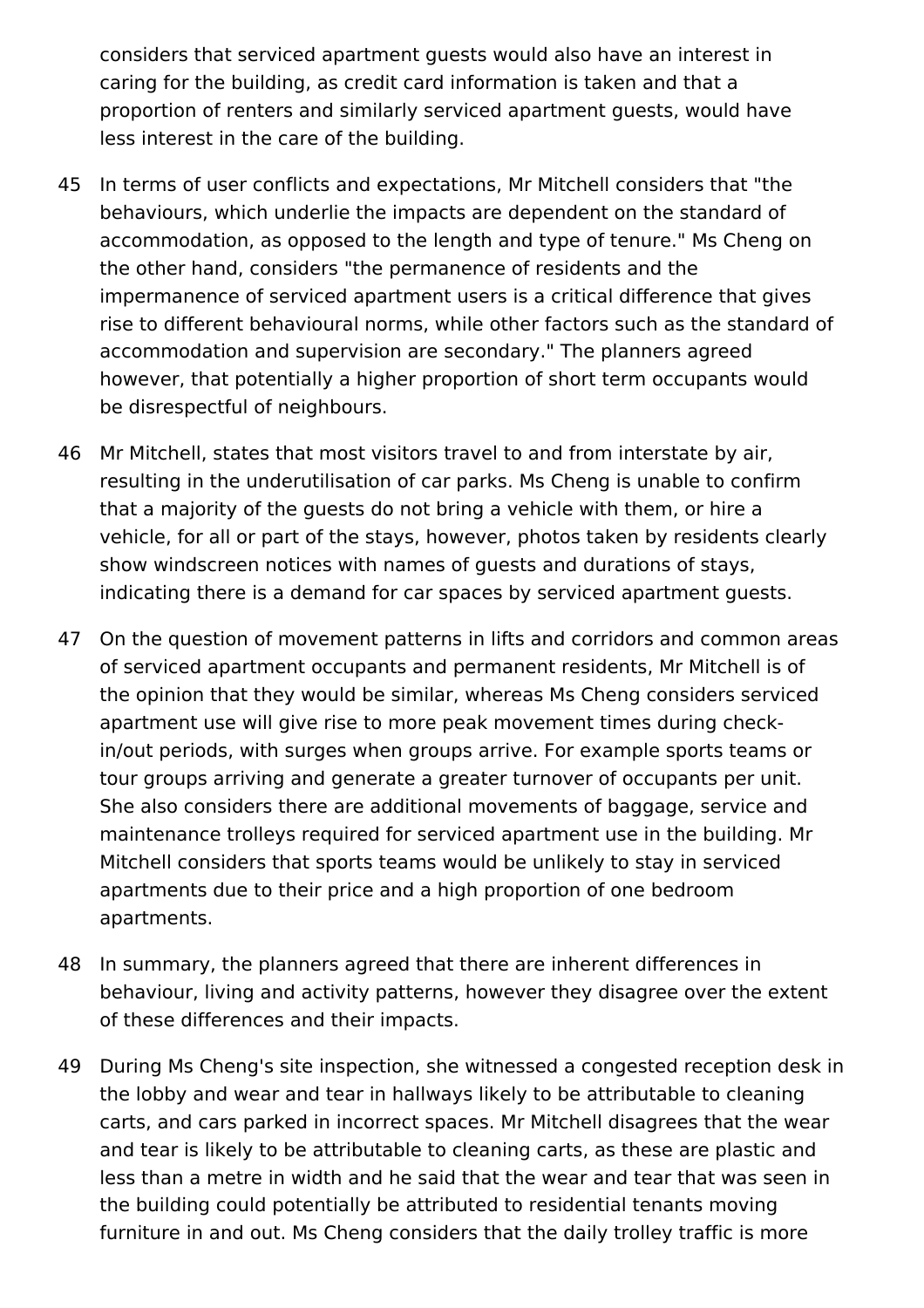likely to cause greater cumulative wear and tear to the building than removalists. Mr Mitchell considers that the additional cleaning services for serviced apartments would only provide a marginal increment of additional potential wear and tear, whereas Ms Cheng considers that the number and distribution of serviced apartments and the required daily travel paths for utilities and carts would be significant, over and above any such requirements associated with residential apartments.

- 50 Ms Cheng considers the manner of distribution of serviced apartment car spaces, intermingled with residential car spaces throughout seven basement levels, is difficult to supervise and not appropriate, especially for serviced apartment guests who are not familiar with the car park layout.
- 51 On the issue of the community games room, the planners agree that the condition of consent is not being complied with as it is currently being used as a mailroom and cleaners' store. Although it was noted that this was approved by the executive committee. Ms Cheng notes that the mailroom is also used for storing service trolleys for serviced apartments, which disrupts the ordinary use of this common property. She notes also the luggage store occupies an area of the main entry foyer that is not in accordance with the approved plans. In her opinion this is an example of conflicts in the use of space in the building arising from serviced apartment use.
- 52 Incremental changes, Ms Cheng said have seen the mail room relocated from the ground floor at Sussex Street, to the current location and a luggage store located in open foyer space to the benefit of the serviced apartment use. Mr Mitchell understands the mailroom is not used for the storing of trolleys, and are stored in the cleaners' store.
- 53 On the conflicts and impacts on long-term residents as detailed in their submissions, Mr Mitchell disagrees that the issues raised are directly attributable to serviced apartments and argues that these are common issues seen in residential buildings.
- 54 Ms Cheng raises the issue of a lack of any check-in system to serviced apartment guests arriving at the site by car, or any formal parking lay by to facilitate the check-in process. Mr Mitchell states that there is legal parking outside the building at certain times and guests can only bring cars on site on a prearranged basis.
- 55 On the issue of obstruction, inconvenience and delays from congestion of the lobby for permanent residents, Mr Mitchell is of the opinion that these would be for occasional short periods, whereas Ms Cheng does not agree this would be occasional. She notes that: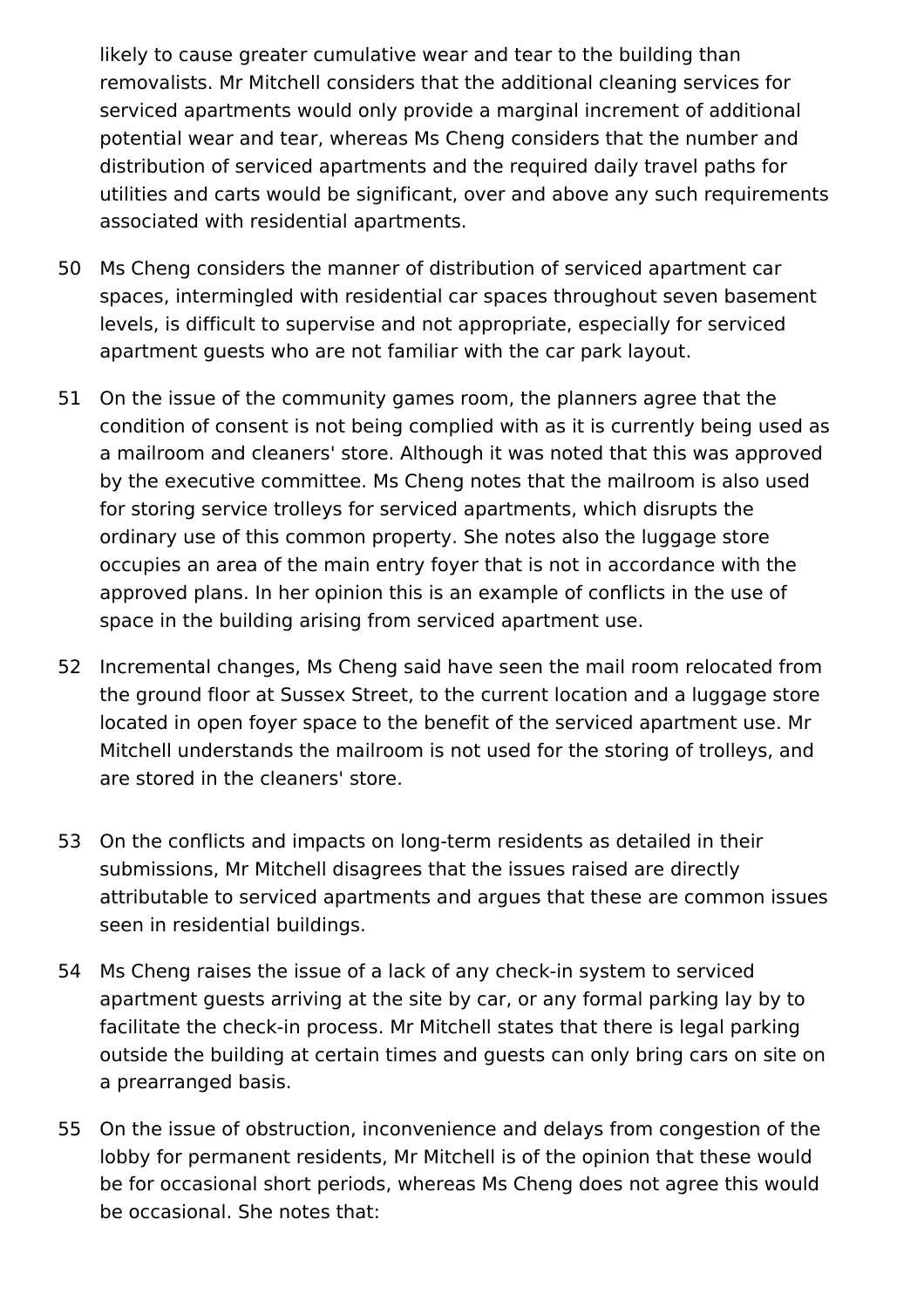"The physical pinch point will persist, even if some furniture is removed, that is the couches, and that 40% of the units in the building are proposed to be serviced apartments. The operation of the business means that lift and lobby traffic will be a persistent and daily occurrence more acute during summer period, nevertheless an ongoing state of operation."

- 56 Ms Cheng considers the main physical constraint is the lift service, and that the serviced apartment use will strain finite lift capacity, because there are peak check-in/out times and the number of passengers per trip would be reduced by serviced apartment users, who typically have baggage. The fact that there is no dedicated lift for serviced apartment users, means residents lift users would be adversely affected on a routine daily basis. Mr Mitchell does not agree that the movements of serviced apartment guests will constrain lift services.
- 57 The council contends there is inadequate storage facilities for luggage, linen trolleys and maintenance carts and the common property has been assigned in part, for the baggage room. Mr Mitchell disagrees that the storage facilities are inadequate, and that the store room was approved by the executive committee for which The Oaks pay a fee. Ms Cheng is of the opinion that this takes away circulation space in the lobby and the DA documentation does not provide details for these facilities.
- 58 Mr Mitchell considers that any incompatibility can be managed effectively. Ms Cheng is of the opinion that the proposal gives rise to an over reliance on management, which is subject to change and the critical planning issue of ensuring the mix of uses is physically compatible it is not addressed by the application. She further considers that given the proposed number and manner of distribution of serviced apartments throughout the buildings, the proposal would not provide reasonable levels of amenity for residential apartment residents.
- 59 The planners agree that a plan of management would be beneficial however Mr Mitchell considers that this would be effective if it was largely self enforcing. Ms Cheng considers that the quality of implementation of a plan of management, including the effective resolution of any incidences, would vary depending on the managing agent, the quality of which cannot be assured.
- 60 On the issue of reasonable levels of amenity, Mr Mitchell argues that as the DCP seeks to have similar levels of amenity for serviced and residential apartments, this should allow for a change to and from serviced apartments. Ms Cheng disagrees, as a strategy contained in the DCP states that serviced apartments should have a comparable level of amenity to residential buildings so that any subsequent conversion of serviced apartments to permanent residential stock is not constrained by poor amenity.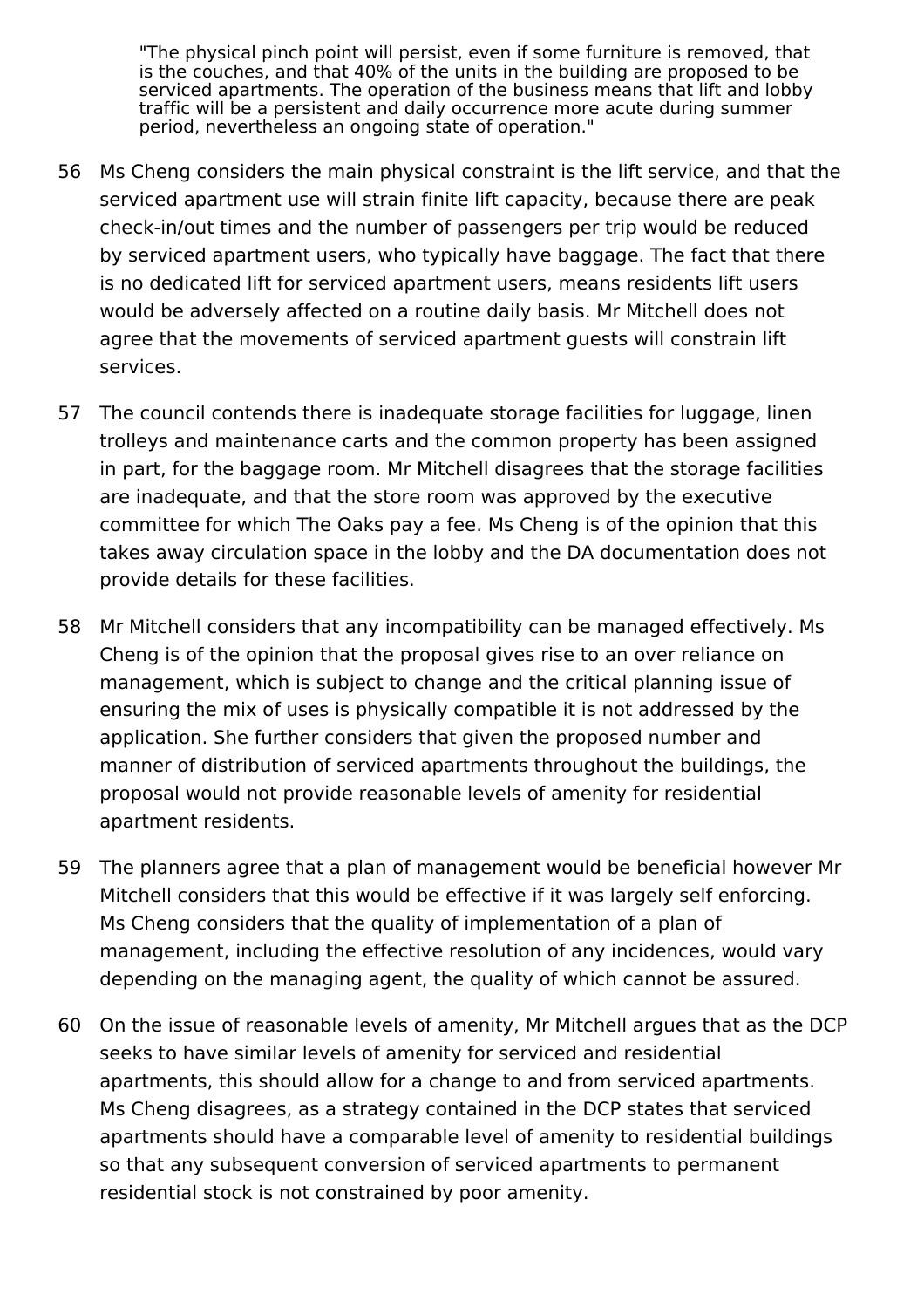- 61 The planners also disagree about the change of use and the amenity impacts. Mr Mitchell considers that the building was designed and approved to enable a change of use, without any diminution of overall amenity. Ms Cheng notes that the proposal leads to over 40% of total units being serviced apartments, which is a significant number and the manner of distribution on different levels is inappropriate, while 24 serviced apartments have previously been approved at the site, they were located in a discrete part of the Sussex Street building with their own lift.
- 62 The experts do not agree as to the extent the proposal constitutes substantial redevelopment, and whether the provisions of SEPP 65 apply, or whether it is a change of use of the existing building. Mr Mitchell considers the proposal is not a substantial redevelopment, as few works are necessary for the conversion of the apartments to serviced apartments. Ms Cheng considers that the proposed change of use of 40% of the units within the complex is a substantial redevelopment, in terms of use, character and impacts.
- 63 On the question of whether the residential apartments and serviced apartments represent a mixed use, Mr Mitchell is of the opinion that it is exclusively residential and not a mixed use, whereas Ms Cheng is of the view that both buildings are mixed use, by virtue of the difference between residential accommodation and serviced apartments and the different BCA requirements. Mr Mitchell accepts that the Kent Street building is already a mixed use building, in that it also has a commercial component. Mr Mitchell considers that as a solely residential development, separate access for different types of short and long term residents is not necessary. He notes that the commercial uses at levels 2 to 6 of the Kent Street building, are serviced by the same access and that there is only a separate entrance for the ground floor retail.
- 64 On the contention that the proposal will result in an unacceptable level of user conflicts and diminished safety and amenity, Mr Mitchell disagrees that the proposal will unacceptably diminish amenity and does not believe evidence has been produced to support the reduced safety contention. Ms Cheng considers that the proposed change of use should be in accordance with the principles under SEPP 65, which is to plan by better design against security and safety risks posed by different user groups.
- 65 Mr Mitchell argues that access to the car park is controlled, as the entrance is gated and lifts to the car parks are accessed only by key card. Ms Cheng considers that access to all seven basement levels is not able to be controlled, due to the intermingling of residential and serviced apartments car spaces and this co-location is inconsistent with accepted design principles and that for a relatively large development the lack of separation diminishes actual and perceived safety and security.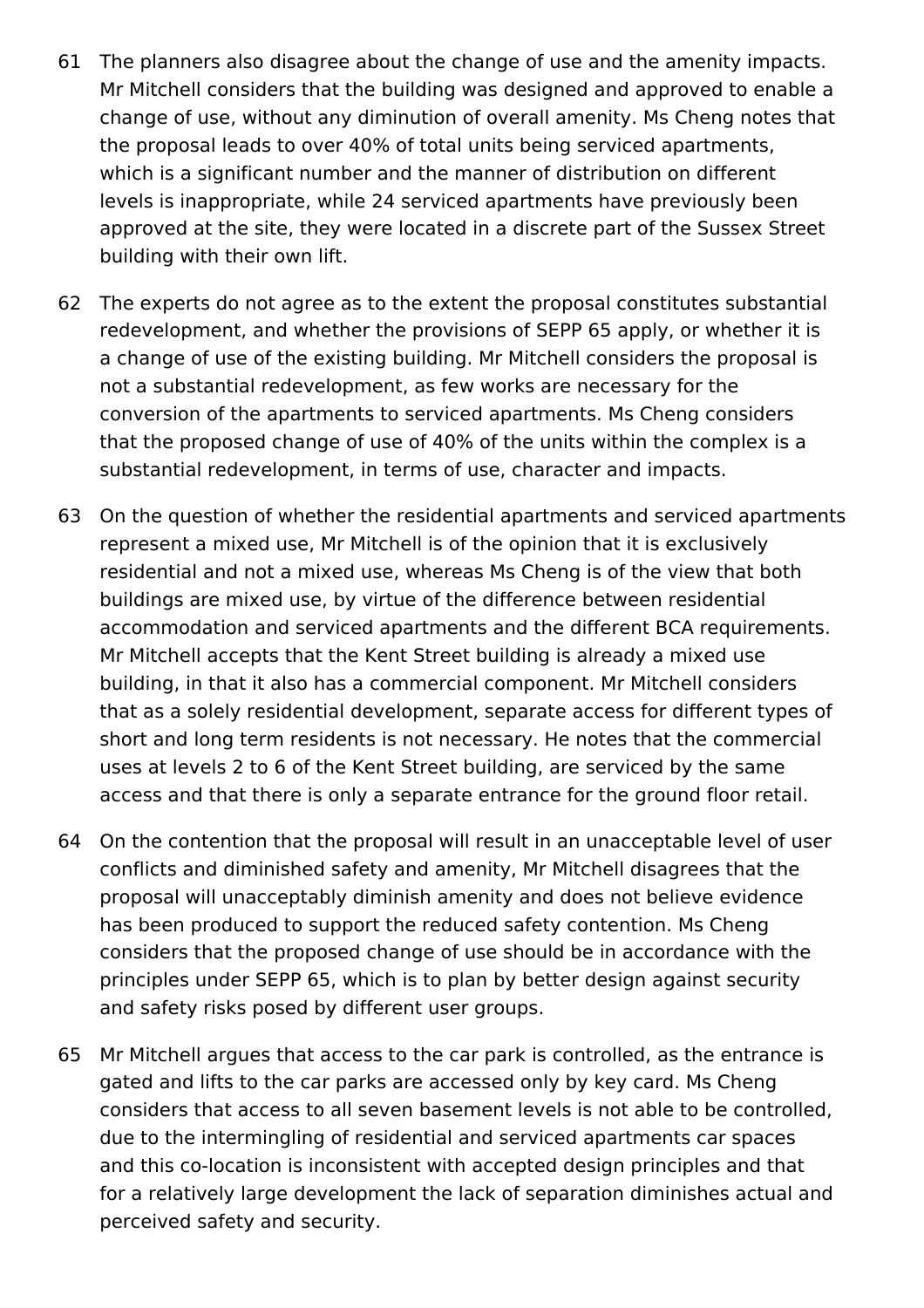- 66 The planners agreed that the coming and going of strangers can lead to security issues and that this is the case for all residential buildings.
- 67 While it is agreed between the planners that cleaning and maintenance is required for the common areas irrespective of the presence of serviced apartments, Mr Mitchell considers that the additional requirements for cleaning of serviced apartments would not have unacceptable impacts, whereas Ms Cheng disagrees and states that they will require room maintenance and cleaning to a greater extent than residential apartments, in terms of frequency.
- 68 On the length of stay of guests for serviced apartments, Mr Mitchell states that this is a market response and Ms Cheng considers that the satisfying of market demand, driven by tourists and visitors, is not a sound reason for the inappropriate provision of serviced apartments in the subject residential buildings, and this would have a detrimental impact on residential amenity. In her opinion, it is the manner of satisfying the demand that it is an important planning consideration.
- 69 On the issue raised by the council that short term occupants who do not have a financial or stewardship interest in the building are more likely to generate increased wear and tear to the common property, Mr Mitchell argues that tenants of residential apartments would also contribute to wear and tear in common property areas. Ms Cheng considers that tenants would have more of a financial and stewardship interest than visitors as they would regard their unit as home, rather than a place to stay only and more is at stake in terms of rental bond and rental history, compared to serviced apartment guests.
- 70 The issue of whether the proposal undermines certainty for owners and residents, Mr Mitchell does not consider this to be the case whereas Ms Cheng states that uncertainty is created for owners and investors of residential apartments, who have an expectation of the residential character and amenity of the site, and the intermingling of serviced apartments catering for visitors and tourists, would not be in line with such expectation.
- 71 Ms Cheng considers that the proposal is contrary to cl 36(d) of the Sydney LEP, as serviced apartments are tourist and visitor accommodation, as distinct from residential accommodation or housing stock, and the proposal does not increase the size or diversity of housing stock. Mr Mitchell disagrees and believes the objective used is not the correct one, it should be to increase the size and diversity of housing stock. He does not accept that the proposal has residential amenity and compatibility issues and in his opinion it is not a mixed use development, and that residential safety and security is also not an issue.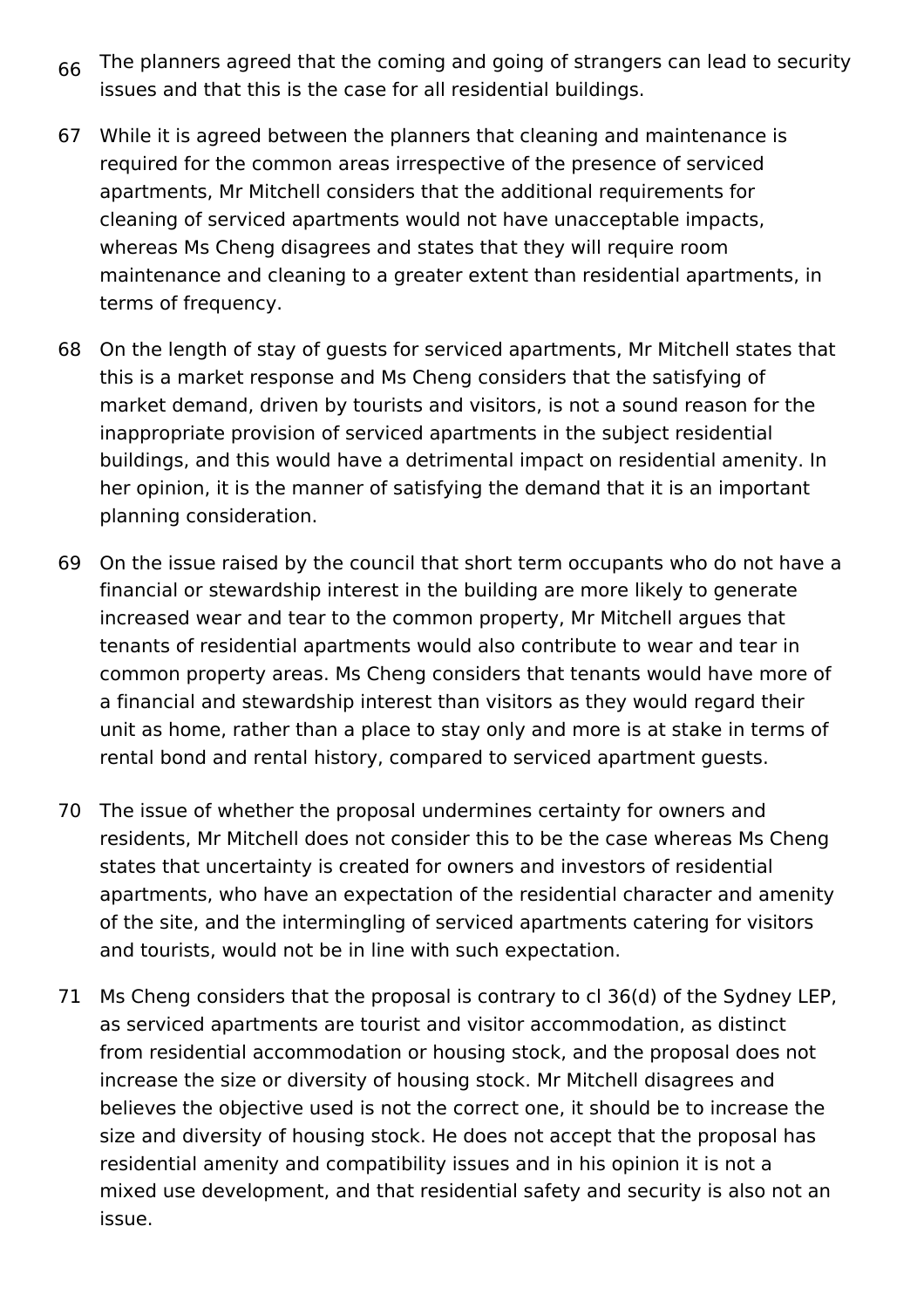- 72 The planners agreed that assuming the works are identified for accessibility and building compliance, these matters can be addressed.
- 73 Mr Mitchell told the Court that he thought "the definitions in the LEP are so fine as to be effectively meaningless". Ms Cheng said that she would look to the planning instruments at first instance to characterise exactly what kind of use and clearly the definition is that serviced apartments is a form of 'tourist and visitor accommodation' and if you look at this definition it states, "to provide temporary or short term accommodation for travellers and tourists who have their principal place of residence elsewhere". She also referred to the LEP where dwelling is defined as 'residential accommodation' and this is defined as "permanent or long-term accommodation." Mr Mitchell further commented that:

"The reasons the definitions in the LEP are unhelpful, is because they're clearly types of accommodation needs that are defined as residential accommodation that fall within the same functional category as serviced apartments, so residential accommodation includes residential flat buildings, dwellings, boarding houses, hostels and student accommodation...there is no doubt that students use serviced apartments and short-term occupancy that would otherwise occupy hostels or boarding houses...so I just find the distinction between the various categories in the LEP so fine as to be artificial. There is not a distinct type of residential accommodation that is so narrow as to fit the definition of serviced apartments in my opinion".

- 74 Mr Mitchell stated that a typical user would stay for 3 weeks on a work assignment. On cross-examination, he was asked if he had referred to the booking sheets or booking records of the Oaks, and he had not. Mr Mitchell was cross-examined and asked, whether in terms of the statements about length of stay whether he thought it would have been beneficial to undertake an assessment of the historical records of the number of people who stay for 1 night, 2 nights, 7 nights, 3 weeks as a proportion of the use.
- 75 Mr Mitchell responded, "It could have helped yes, provided it was representative of what would happen in the future in terms of the consent." Mr Mitchell said he had discussed the nature of the complaints generally with the building managers and ascertained that there was a complaints register, but had not looked at same. Before preparing his original report, he had not looked at the submissions received from objectors although he subsequently did.
- 76 The question was put to Mr Mitchell that the 24 serviced apartments originally approved were serviced by the one lift, whereas the 143 serviced apartments proposed in this application, are throughout the two buildings. Mr Mitchell says that there would be a need for the provision of trolleys that provide towels and sheets to access all the serviced apartments and that would be the only difference in the movement of trolleys and that all common areas, irrespective of the existence of serviced apartments, require trolleys to visit them on a daily basis for cleaning and maintenance.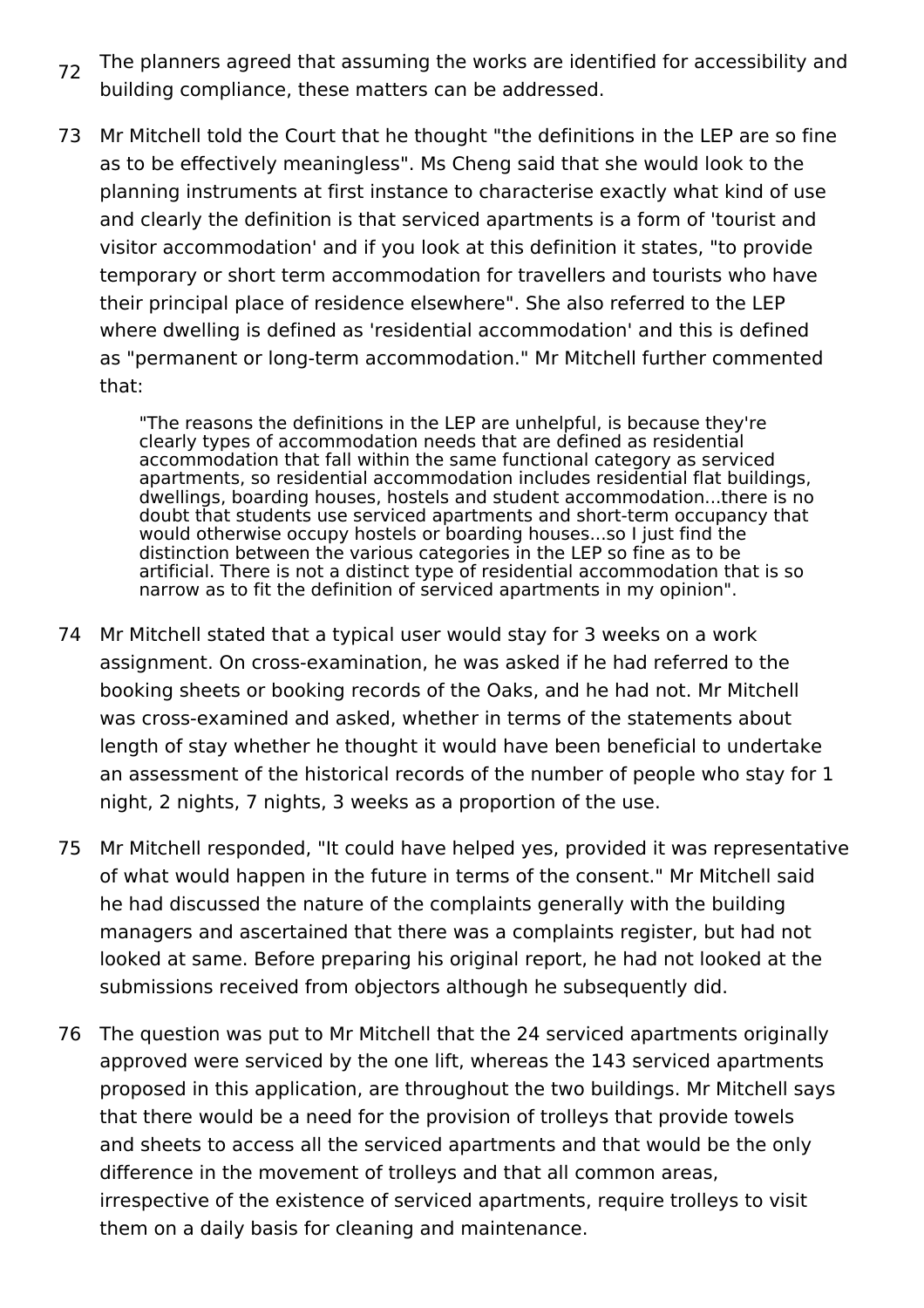77 On the question of a Plan of Management to assist in the day to day management of the serviced apartment use, Mr Mitchell said:

> "There are aspects of management that need to be improved, but whether or not a Plan of Management is the most appropriate vehicle... because most of the concerns seem to be about the common property, not the interiors of the serviced apartments the subject of the DA, and the body that is responsible for management of the common property is the owners corporation".

78 He considers therefore that it would be more appropriate to deal with it by way of an amendment to the by-laws and the contract held with Oaks, in terms of caretaking. Mr Mitchell said that:

"The appropriate entity is not the contractor, the contractor is accountable to the body that is legally responsible, that is the owners corporation, and it is more effective to give that group the full powers it needs, including better control over the contractor if that is necessary. Perhaps even including replacing the contractor, if that is necessary. There are a number of contracts with the Oaks who have a caretaker agreement with the owners corporation that deals, as it were, with the management of the building and common property, and then there is the contract of each individual unit owner, and it is in that capacity that Oaks has lodged this development application as agents, not in its capacity as caretaker".

79 On the current management and the perceptions of residents Mr Mitchell commented that "better communication about the issues and who is responsible would be a starting point, and the procedures for management... but management so far, as a certain proportion of the residents are concerned, is clearly ineffective and so that needs to be improved".

## **Findings**

- 80 I have assessed the development application with the benefit of all the evidence to the Court including that of the experts and the site visit and in the context of the statutory planning framework and for the reasons below I am not persuaded the application is worthy of approval.
- 81 While the proposal may be a form of residential use nonetheless serviced apartments are separately and clearly defined in the LEP. I note that the owner of the common property has given consent to the making of the application. An assessment of the proposal to change the use from residential apartments to serviced apartments is required under the planning regime and the application is subject to a merits assessment under s79C of the Act.
- 82 I also note in exhibit H, a special bylaw, that the owners corporation have additional functions and the power of authority to permit Oaks management trading as Oaks, to use the common property of the purpose of storage of linen and luggage and other supplies.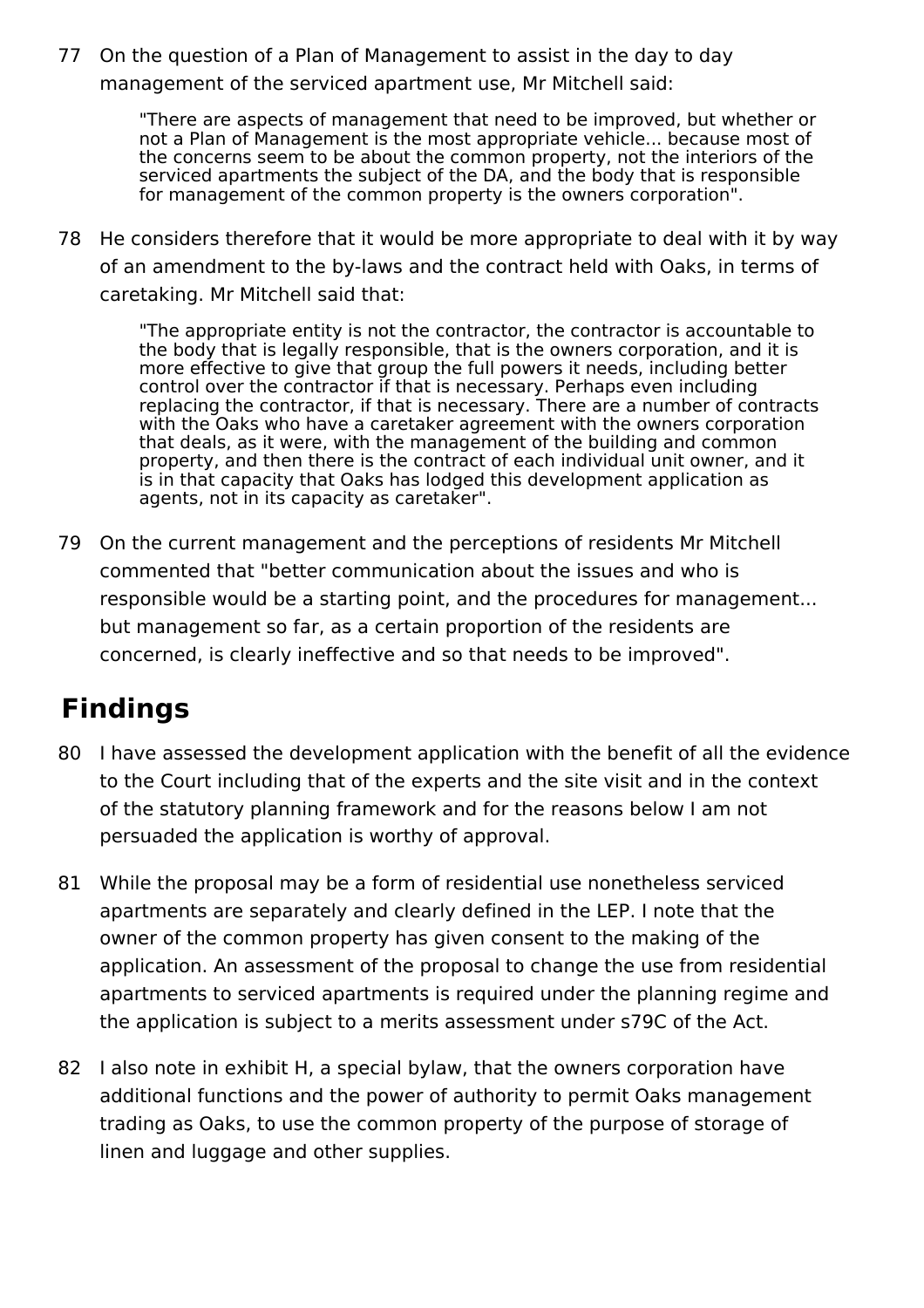83 The parties referred me to a number of judgments that I have had regard to. Of particular relevance and authority is the judgment of Zhang v Canterbury City Council [2001] NSWCA 167, the Chief Justice held that:

> The statutory power to determine a development application under s 80 of the *Environmental Planning and Assessment Act* 1979 is not unfettered and is not at large. It is subject to the obligation to take into consideration matters required by section 79C(1). Relevantly the DCP had to be treated as a fundamental element in, or a focal point of, the decision making process ...

A Development Control plan is not an environmental planning instrument. Accordingly, the requirement in s 80(2) that a consent authority must refuse an application that would result in contravention of such an instrument does not apply to a development control plan. ... Nor can such a plan contain a non-discretionary development standard which if complied with would take away a consent authority's discretion under s 79C(2).

The consent authority has a wide ranging discretion, one of the matters required to be taken into account is the public interest, but the discretion is not at large and is not unfettered. .. the DCP was entitled to significant weight in the decision-making process but was not, of course, determinative. ...

There was a relevant and applicable standard ... It ought to have served as a focal point for or constituted a fundamental element in his deliberations. .

- 84 The respondent raises the issue of inherent conflicts with the proposed scale and mix of residential and serviced apartments. In this issue, Council raises the intermingling of residential and serviced apartments throughout the development, particularly on the same floor levels, is considered incompatible and leads to detrimental amenity impacts on the long term residents of the building .
- 85 Council contends that the proposal is not consistent with provision 2.1.3 that requires the consent authority should not consent to a mixed-use development which includes two or more dwellings unless it is satisfied that separate lift access and a separate entrance will be provided for use exclusively for the dwellings. It is curious that this provision is under s 2 of the DCP under *building form and character* and the development provisions in this section are intended 'to encourage high-quality design and the resulting built form and character of new development should contribute to an attractive public domain in central Sydney and produce a desirable setting for its intended uses'.
- 86 I also refer to the authority of *Jonah Pty Ltd v Pittwater Council* [2006] NSWLEC 99, wherein the Chief Judge of this Court noted that 'the Courts have consistently held that past unlawful use is not a relevant factor in the assessment of a development application'. In this judgment, his Honour provides a convenient summary of case law and an extract is quoted below: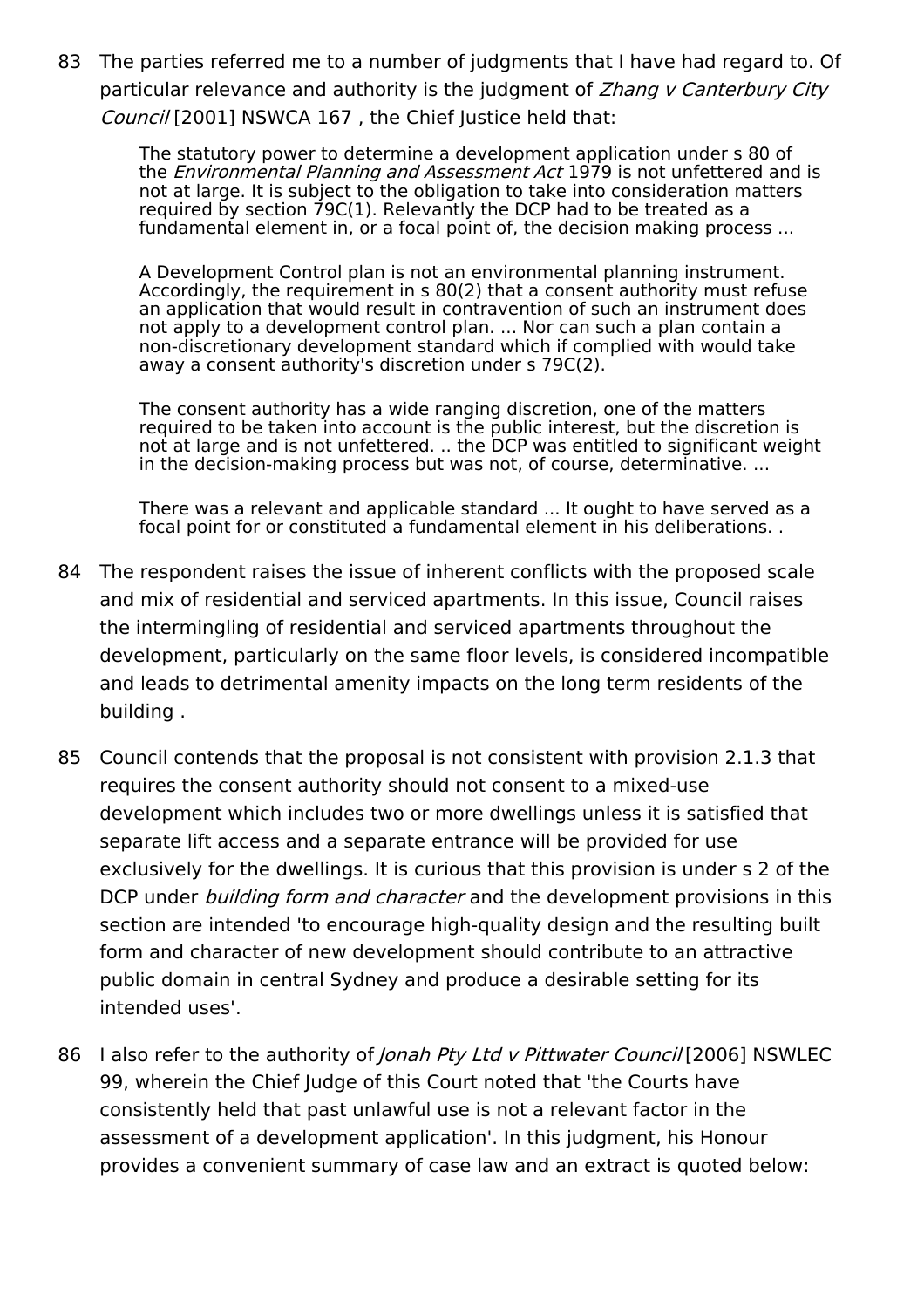The issue of the relevance of past unlawful use to determining whether a consent should be granted or modified has been considered by courts in the past. The courts have consistently held that past unlawful use is not a relevant factor.

In Kouflidis and Jenquin Pty Ltd <sup>v</sup> Corporation of the City of Salisbury (1982) 29 SASR 321 at 323-324; 49 LGERA 17 at 19-20, King CJ with whom Mohr J agreed, sitting as a Full Court of the South Australian Supreme Court, stated:

"In my opinion, moreover, the past unlawful use is not a relevant factor in determining whether consent should be granted. That decision should be made upon the planning considerations envisaged by the Act and Regulations irrespective of the past or continuing conduct of the applicant. I do not think there is any warrant in the Act or Regulations for refusing or deferring an application or appeal by reason of the unlawful conduct of the applicant.

The learned judge in the Land and Valuation Court was rightly concerned with the activities of a person 'who, cynically and fraudulently, changes the use of his or her land, and who hopes, by doing so, to present planning authorities with a *fait accompli*, and thus to extract a planning consent to the changed use'. His Honour posed the question: 'How should such a person fare when his or her application comes to be considered at the administrative and judicial level?' The answer, it seems to me, is that the unlawful use should be ignored. It does not enter into the planning considerations upon which the planning decision must be made. The punishment of the unlawful conduct should be left to criminal proceedings. The supposed *fait accompli* should not be recognized as such. The unlawful user of the land should gain no advantage from having established an unlawful use. Any argument based either directly or indirectly upon the unlawful use should be firmly rejected. ... Although an applicant for consent should derive no advantage, direct or indirect, from the unlawful use, I do not think that it should be an impediment to the consideration of his application on its planning merits."

In *Ireland v Cessnock City Council* (1999) 103 LGERA 285, Bignold I held that s 79C(1)(e) ("the public interest") does not preclude the grant of development consent to allow the prospective use of an illegally erected building. The grant of consent does not sanction an illegality and accordingly the consideration of "the obligation not to sanction the illegality" was not relevant... In a subsequent judgment in *Ireland v Cessnock City Council* (1999) 110 LGERA 311 dealing with the issue of whether a building certificate should be issued, Bignold J stated at 316:

"The proper approach to be taken ...namely to leave to the criminal law, the punishment of the unlawful conduct involved in the erection of the building and to determine the present application on the merits, but taking care not to allow the wrongdoer to benefit from his wrongdoing".

The above conclusion that mere unlawfulness of past use is not a relevant factor does not mean, however, that past use - without any consideration of its unlawfulness - cannot ever be relevant.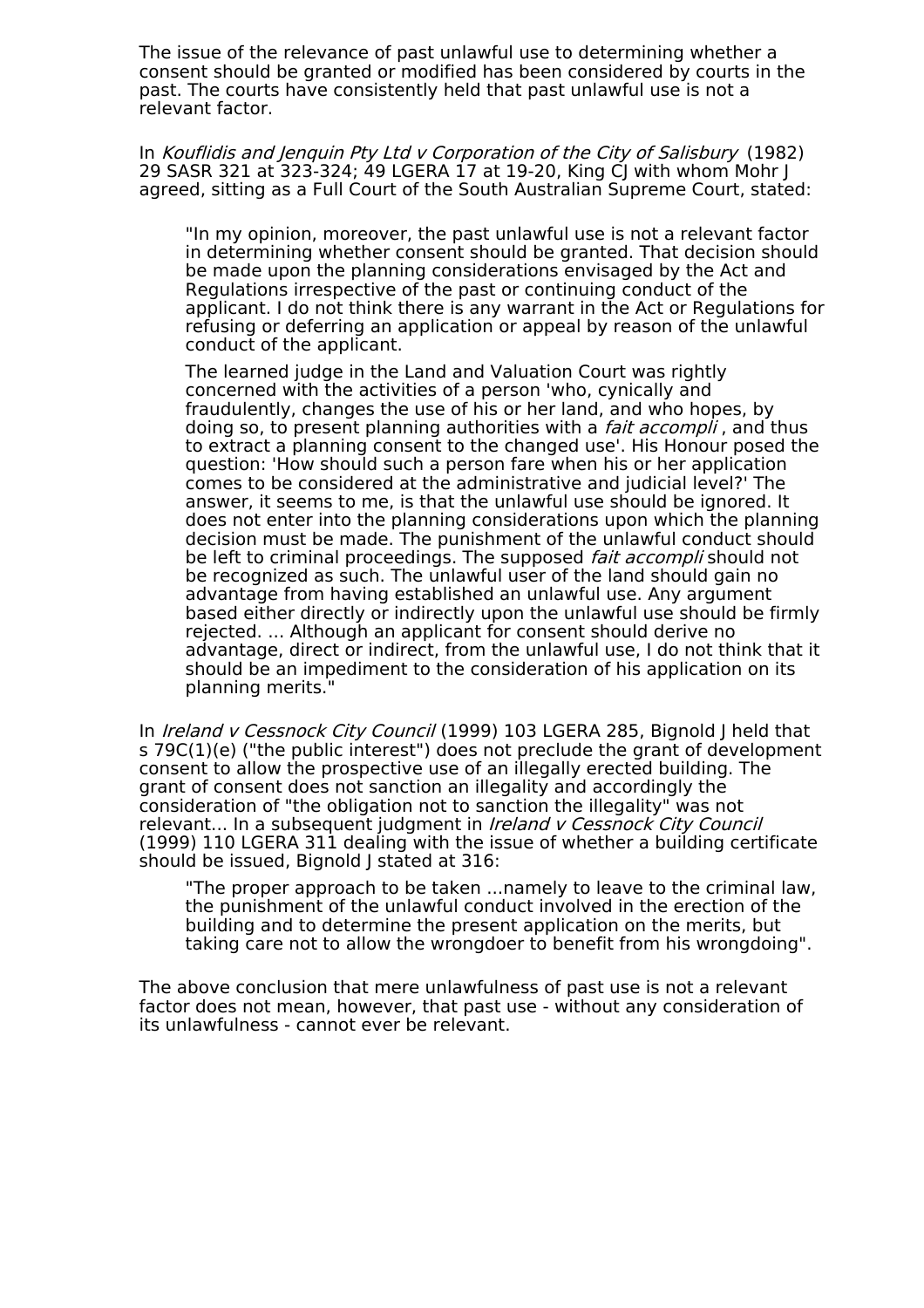For instance, past conduct (regardless of whether it is unlawful) may have given rise to unacceptable impacts, such as unacceptable acoustic impacts on adjoining properties. The experience of impacts of the past use could be relevant in evaluating, first, the likely impacts of a prospective use for which consent is sought of the same or similar character, extent, intensity and other features as the past use, secondly, the acceptability of the likely impacts and thirdly, if likely impacts are considered to be unacceptable, the appropriate measures that ought to be adopted to mitigate the likely impacts to an acceptable level. Past use would, therefore, be of relevance but it is for proper planning reasons, not because the past use happened to be unlawful. The unlawfulness of the past use is not relevant.

- 87 However, in my assessment of the application under s 79C(1)(c), I have determined the site is not suitable for the change of use to serviced apartments. The applicant has not persuaded me that the site with the configuration of the built form is suitable for the proposed use of 143 units as serviced apartments.
- 88 While I accept the conversion of this large number of residential apartments to serviced apartments may not constitute redevelopment the configuration of the existing built form on the subject site is not suitable for the proposed use. I do not accept the building was designed and construed to facilitate a change of use from residential to serviced apartments. The building as constructed accommodated 24 serviced apartments in a layout and configuration that minimized conflicts between permanent residents and serviced apartment users in a well defined part of the building with its own lift and while access was via the Sussex Street entrance, the relatively small number of 24 serviced apartments was readily accommodated.
- 89 The configuration of the building as constructed with the need to change levels to access different lifts together with the limited number of lifts, in particular on the Sussex Street side of the complex together with the design of the narrow corridors with corners on the apartment levels makes the design incompatible for the co-location of the different uses of residential and serviced apartments.
- 90 The design lacks legibility for serviced apartment users to readily "read" the layout of the building and there is a lack of direct access to different parts of the building by the one lift. For example, for a serviced apartment on the Kent Street side. a guest would need to firstly access the building at the reception desk in the Sussex Street lobby.
- 91 From the plans the corridors serving the units are less than the requirement in the DCP of 2 metres . From the plans they would appear to be between 1.2-1.4 metres . This narrowness would lead to congestion and conflicts when service trolleys are in the corridors. The applicant has also not demonstrated on any plans how and where the associated storage facilities and activities can be satisfactorily accommodated within the building and the large number and proportion of serviced apartments would necessitate the provision of service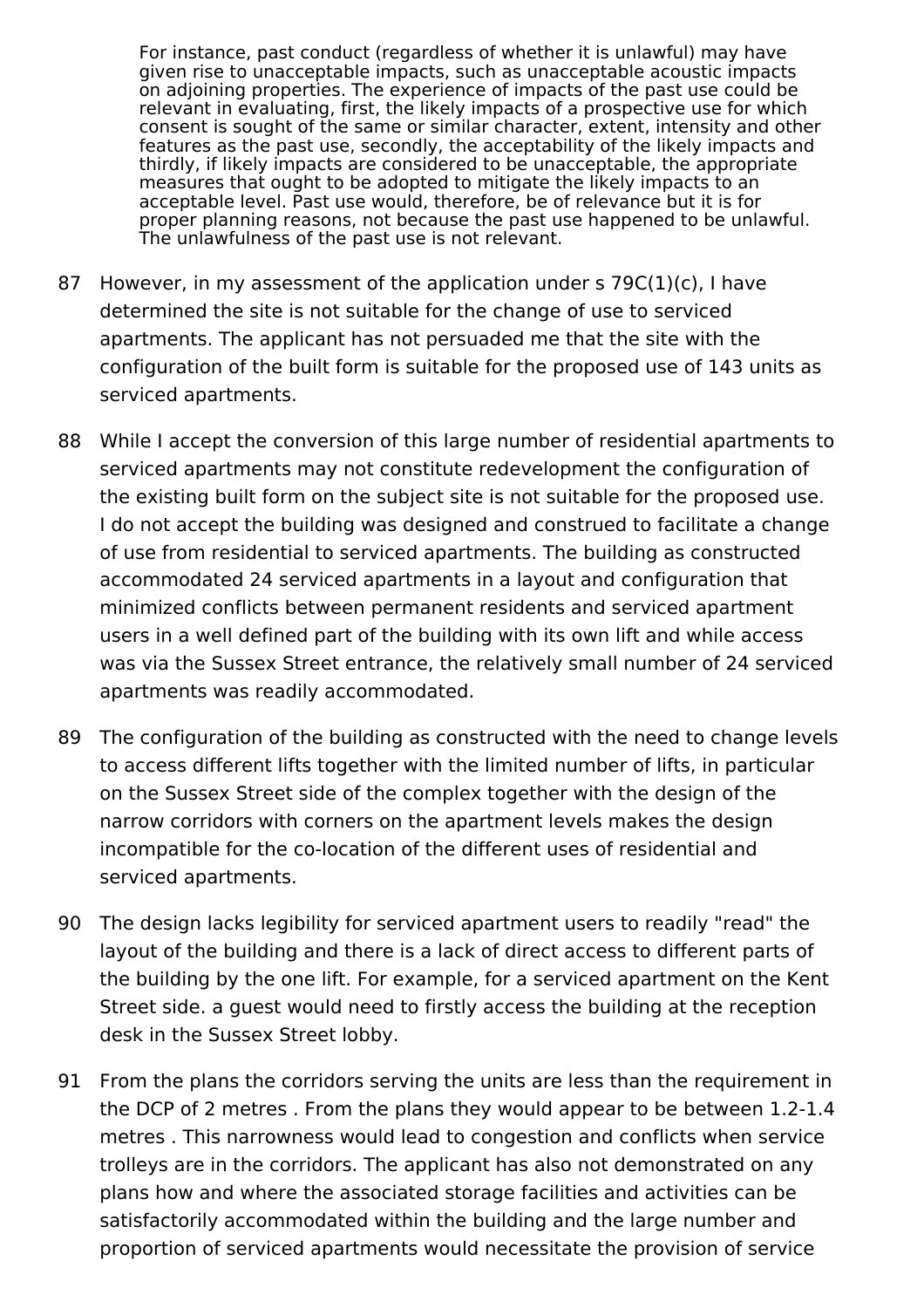and storage facilities in the building.

- 92 In my merits assessment of the subject premises I am not satisfied that the site with the buildings as configured are suitable for the change of use of 143 residential units to serviced apartments. The design of the buildings is fundamentally unsatisfactory for the co-location of residential and serviced apartments on the site.
- 93 Furthermore, the Sussex Street lobby is relatively narrow and from the plans tendered and filed would appear to be only about 5 m at the pinch point of the reception desk and excluding the reception desk about 7m. I agree with the council's expert this is inadequate to function as the reception for 143 serviced apartments as well as being the main and only direct entry for the residential units on the Sussex Street side. I agree with Ms Cheng, the physical design would lead to congestion at various times with the check in and check out of large numbers of short term stayers and their luggage.
- 94 For the large number of 143 serviced apartments in the complex, the design of the building complex is not conducive to the convenient pick up and set down of passengers with luggage for the serviced apartments. With this scale of development for short term visitors and tourists to the city, this would be another example of the potential conflicts of the proposed use and the constraints of the building as constructed on the site.
- 95 I am also not persuaded that a trial period is appropriate in the circumstances of this case with the fundamental design and configuration of the buildings on the subject site that would not facilitate the co-location of serviced apartments with the residential use.
- 96 I agree with council's planner that there is a fundamental incompatibility of the uses in the complex. In the development of this scale with the restricted common access and lift use in a design that is complex the proposed change of use could not be accommodated in a satisfactory way that provides appropriate amenity and surveillance for all residents both long and short term.
- 97 The Council officer in the assessment report of the application stated:

The building's design and its facilities do not lend themselves to an efficient or effective property for serviced apartments. The building's lobbies and elevator services are designed for predominantly residential use and relatively minor traffic from 24 serviced apartments. The proposal involves an intensification of use of common property on a daily basis by guests with luggage, hotel staff with baggage trolleys, cleaners using hallways and lifts with cleaning and linen trolleys, and other repairs and maintenance staff.

98 In terms of the aims of the LEP in clause 12(f) the proposed use is inconsistent with the aim to protect and enhance the amenity of residents, workers and visitors to the city .